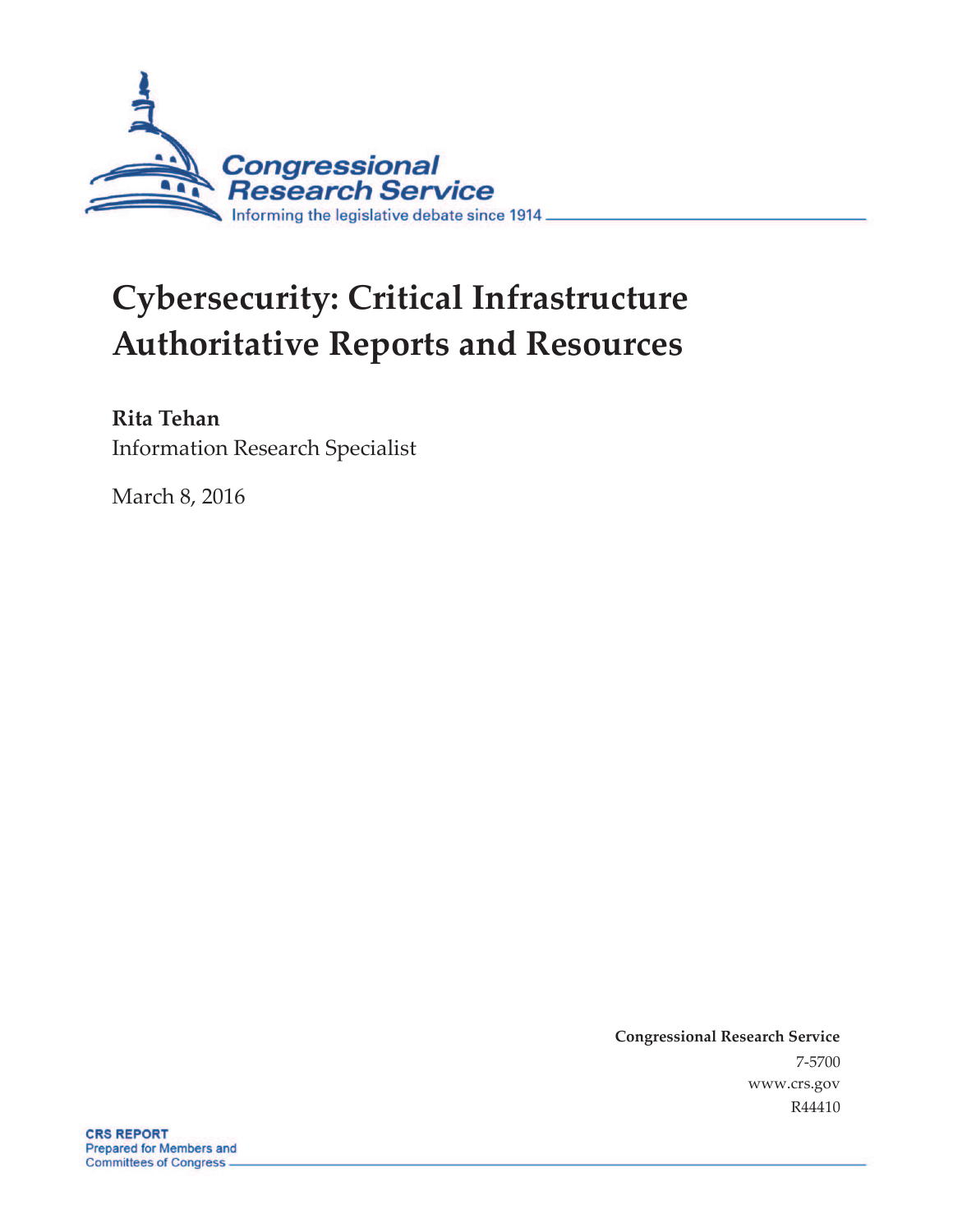### **Summary**

Critical infrastructure is defined in the USA PATRIOT Act (P.L. 107-56, Sec. 1016(e)) as "systems and assets, physical or virtual, so vital to the United States that the incapacity or destruction of such systems and assets would have a debilitating impact on security, national economic security, national public health and safety, or any combination of those matters."

Presidential Decision Directive 63, or PDD-63, identified activities whose critical infrastructures should be protected: information and communications; banking and finance; water supply; aviation, highways, mass transit, pipelines, rail, and waterborne commerce; emergency and law enforcement services; emergency, fire, and continuity of government services; public health services; electric power, oil and gas production; and storage. In addition, the PDD identified four activities in which the federal government controls the critical infrastructure: (1) internal security and federal law enforcement; (2) foreign intelligence; (3) foreign affairs; and (4) national defense.

In February 2013, the Obama Administration issued PPD-21, Critical Infrastructure Security and Resilience, which superseded HSPD-7 issued during the George W. Bush Administration. PPD-21 made no major changes in policy, roles and responsibilities, or programs, but did order an evaluation of the existing public-private partnership model, the identification of baseline data and system requirements for efficient information exchange, the development of a situational awareness capability. PPD-21 also called for an update of the National Infrastructure Protection Plan, and a new Research and Development Plan for Critical Infrastructure, to be updated every four years.

This report serves as a starting point for congressional staff assigned to cover cybersecurity issues as they relate to critical infrastructure. Much is written about protecting U.S. critical infrastructure, and this CRS report directs the reader to authoritative sources that address many of the most prominent issues. The annotated descriptions of these sources are listed in reverse chronological order with an emphasis on material published in the past several years. The report includes resources and studies from government agencies (federal, state, local, and international), think tanks, academic institutions, news organizations, and other sources.

- **Table 1** contains overview reports and resources
- **Table 2** lists energy resources, including electrical grid, Smart Grid, SCADA, and Industrial Control Systems
- · **Table 3** presents financial industry resources, including banks, insurance, SEC guidance, FFIEC, FDIC, FSOC, and IRS
- · **Table 4** contains health, including Healthcare.gov, health insurance, Medicaid, and medical devices
- · **Table 5** contains telecommunications and communications, including wired, wireless, Internet service providers, GPS, undersea cables, and public safety broadband networks
- · **Table 6** features transportation, including Coast Guard, air traffic control, ports and maritime, and automobiles

The following CRS reports comprise a series that compiles authoritative reports and resources on these cybersecurity topics:

· CRS Report R44405, *Cybersecurity: Overview Reports and Links to Government, News, and Related Resources*, by Rita Tehan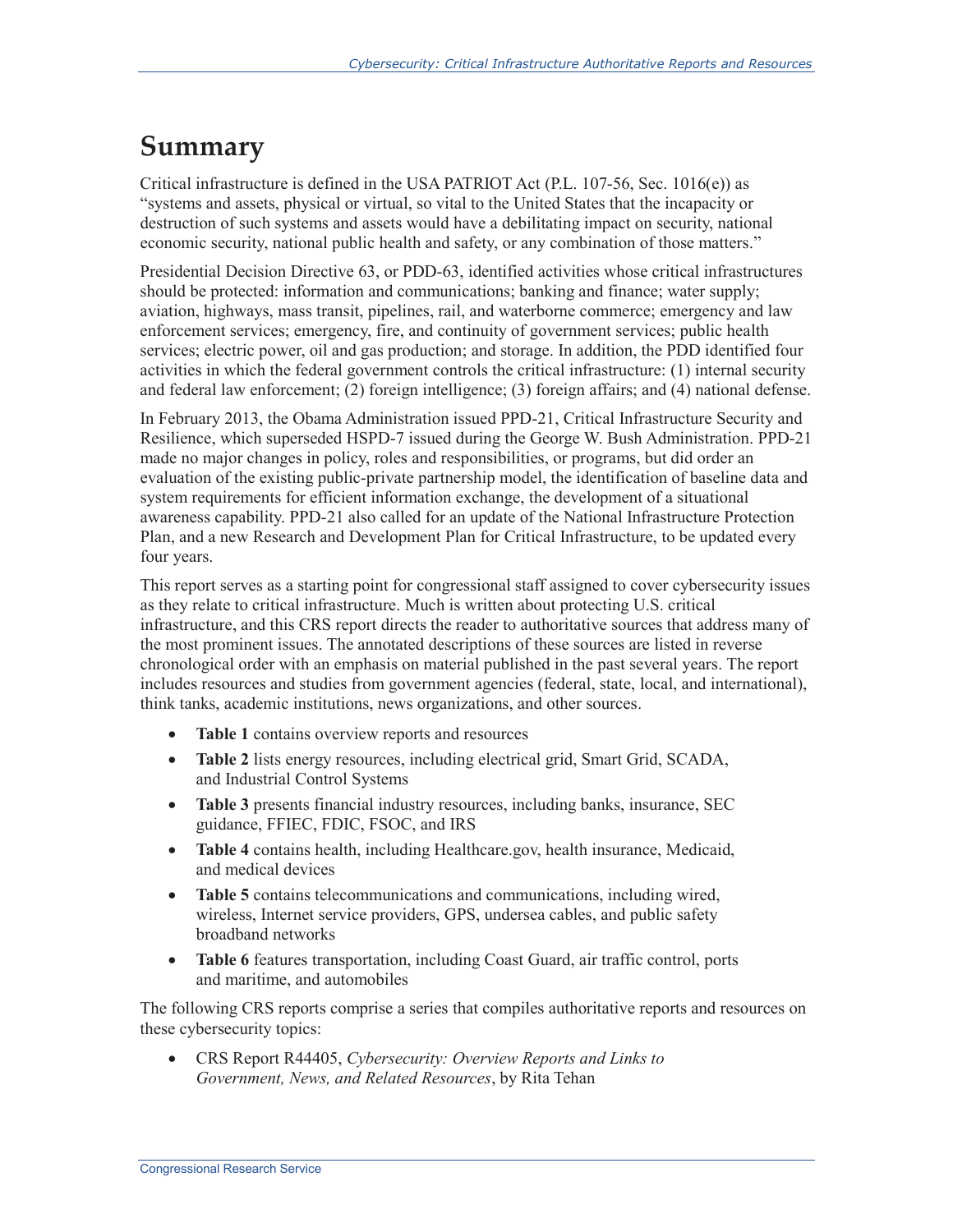- · CRS Report R44406, *Cybersecurity: Education, Training, and R&D Authoritative Reports and Resources*, by Rita Tehan
- · CRS Report R44408, *Cybersecurity: Cybercrime and National Security Authoritative Reports and Resources*, by Rita Tehan
- · CRS Report R43317, *Cybersecurity: Legislation, Hearings, and Executive Branch Documents*, by Rita Tehan
- · CRS Report R43310, *Cybersecurity: Data, Statistics, and Glossaries*, by Rita Tehan

For access to additional CRS reports and other resources, see the *Cybersecurity Issue Page* at http://www.crs.gov.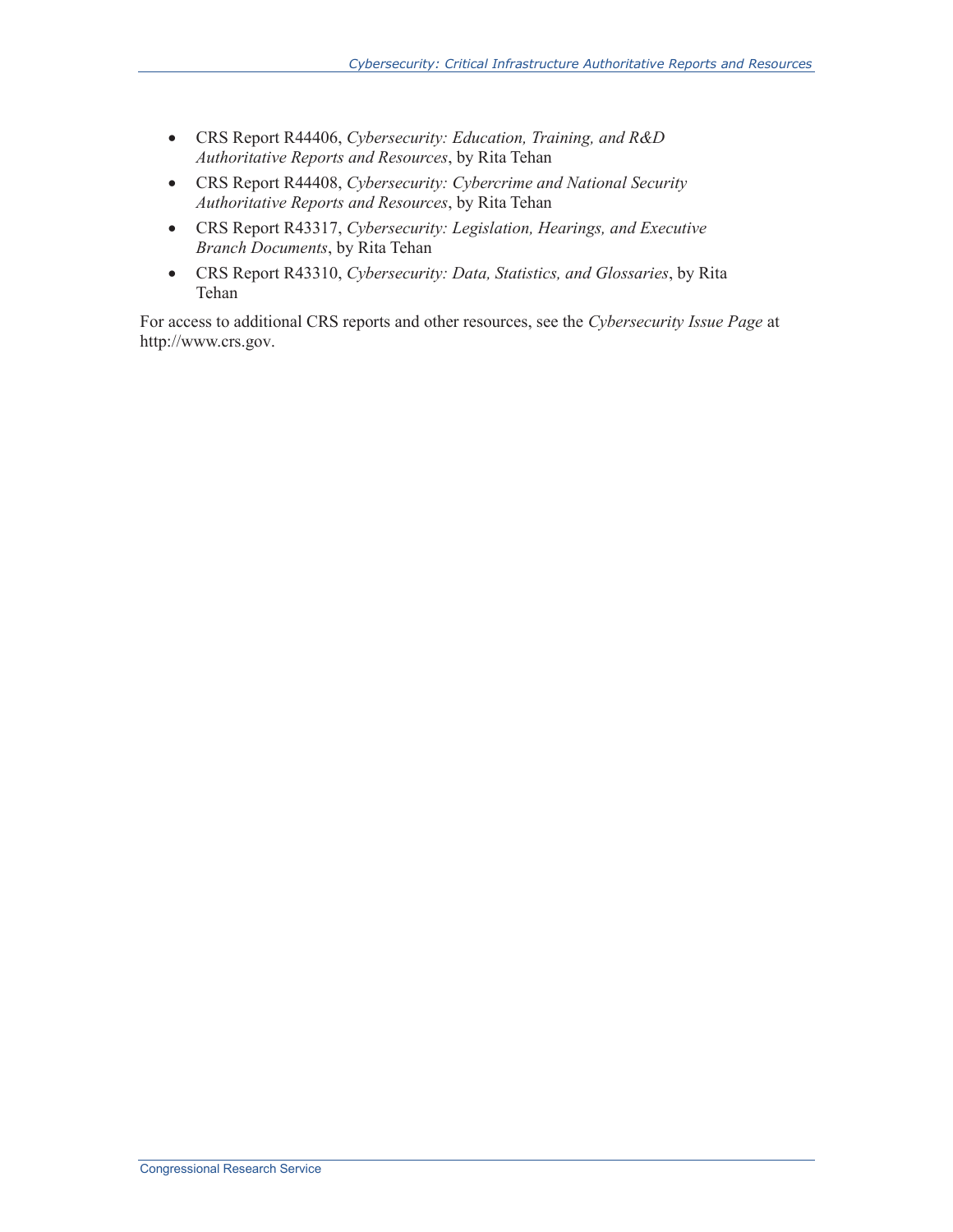# **Contents**

#### **Tables**

#### Contacts

|--|--|--|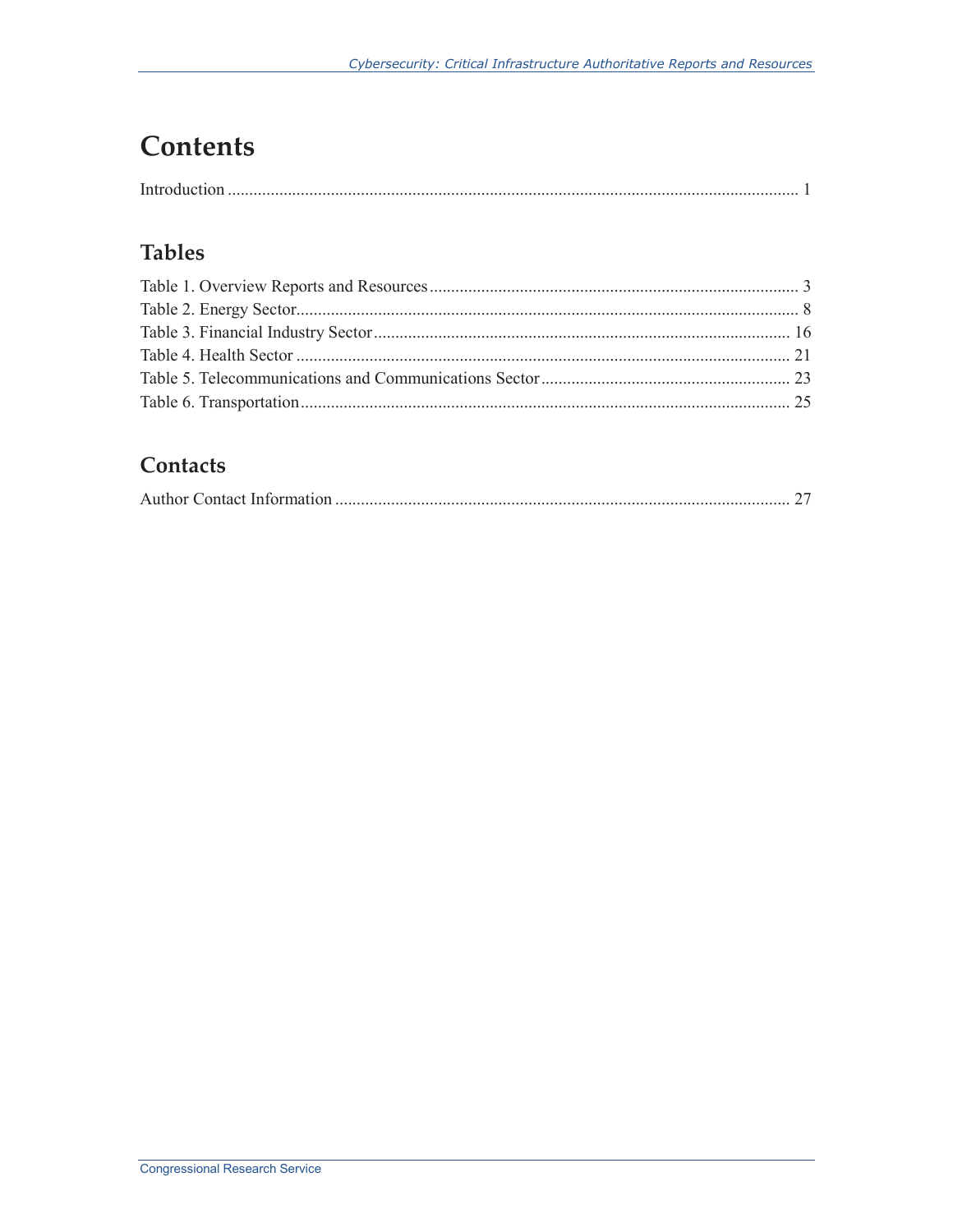## **Introduction**

Critical infrastructure is defined in the USA PATRIOT Act (P.L. 107-56, Sec. 1016(e)) as "systems and assets, physical or virtual, so vital to the United States that the incapacity or destruction of such systems and assets would have a debilitating impact on security, national economic security, national public health and safety, or any combination of those matters."

Presidential Decision Directive 63 (or PDD-63) identified activities whose critical infrastructures should be protected:

- information and communications;
- banking and finance;
- water supply;
- aviation, highways, mass transit, pipelines, rail, and waterborne commerce;
- emergency and law enforcement services;
- emergency, fire, and continuity of government services;
- public health services;
- · electric power, oil and gas production; and
- · storage.

 $\overline{a}$ 

In addition, PDD-63 identified four activities in which the federal government controls the critical infrastructure: (1) internal security and federal law enforcement; (2) foreign intelligence; (3) foreign affairs; and (4) national defense.

In February 2013, the Obama Administration issued PPD-21, the Critical Infrastructure Security and Resilience<sup>2</sup>, which superseded HSPD-7 issued during the George W. Bush Administration. PPD-21 made no major changes in policy, roles and responsibilities, or programs, but did order an evaluation of the existing public-private partnership model, the identification of baseline data and system requirements for efficient information exchange, and the development of a situational awareness capability. PPD-21 also called for an update of the National Infrastructure Protection Plan and a new Research and Development Plan for Critical Infrastructure, to be updated every four years.

This report serves as a starting point for congressional staff assigned to cover cybersecurity issues as they relate to critical infrastructure. Much is written about protecting U.S. critical infrastructure, and this CRS report directs the reader to authoritative sources that address many of the most prominent issues. The annotated descriptions of these sources are listed in reverse

<sup>&</sup>lt;sup>1</sup> See P.L. 107-56, Sec. 1016(e). Homeland Security Presidential Directive Number 7 (HSPD-7), *Critical Infrastructure Identification, Prioritization, and Protection*, released December 17, 2003, went further to describe the level of impact the loss of an asset must have to warrant considering the asset as "critical." This included causing catastrophic health effects or mass casualties comparable to those from the use of weapons of mass destruction; impairing federal agencies' abilities to perform essential missions or ensure the public's health and safety; undermining state and local government capacities to maintain order and deliver minimum essential public services; damaging the private sector's capability to ensure the orderly functioning of the economy; having a negative effect on the economy through cascading disruption of other infrastructures; or undermining the public's morale and confidence in our national economic and political institutions. HSPD-7 has since been superseded by PDD-21.

 $2^{2}$  See Critical Infrastructure Security and Resilience, The White House, February 12, 2013 at http://www.whitehouse.gov/the-press-office/2013/02/12/presidential-policy-directive-critical-infrastructure-securityand-resil.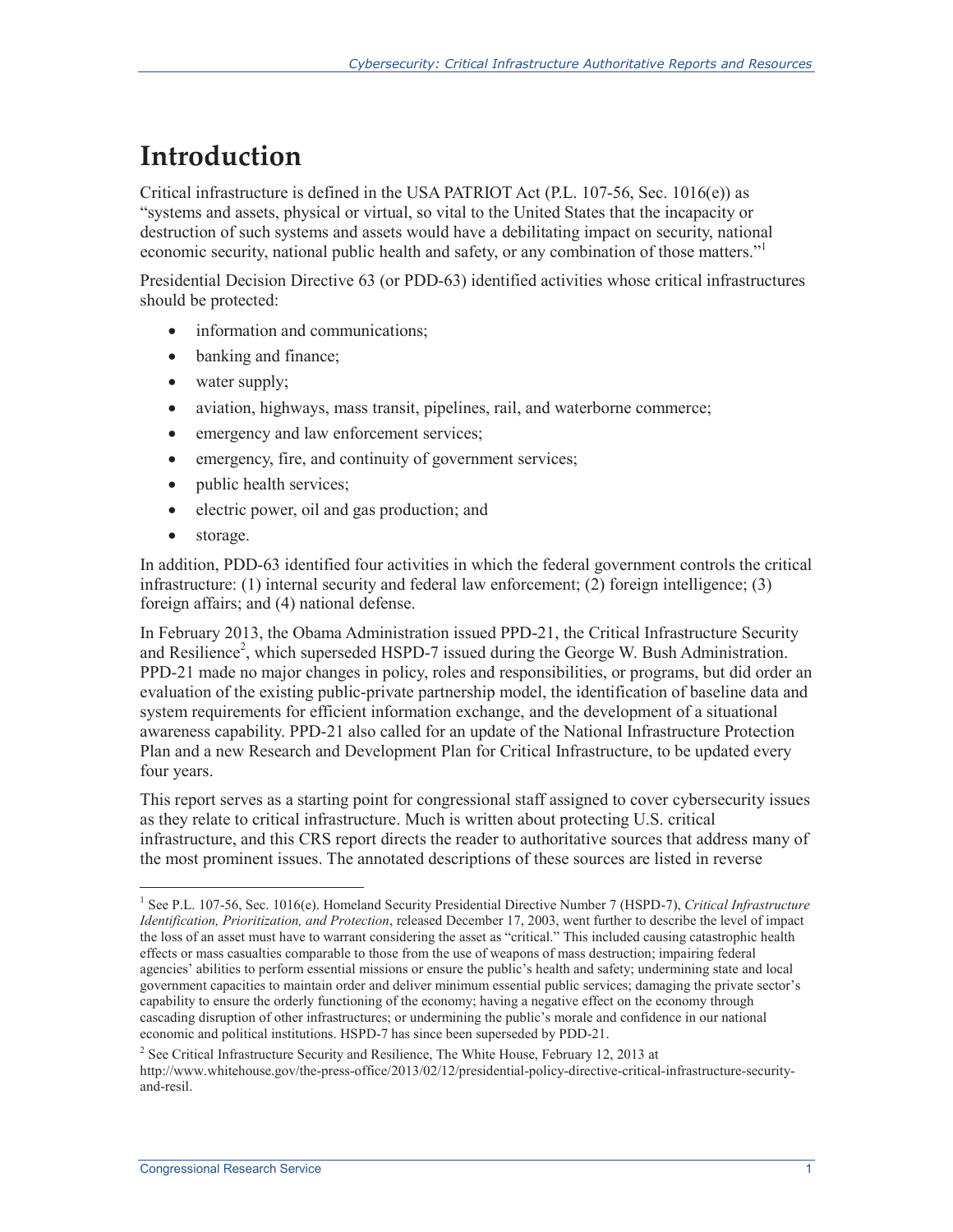chronological order with an emphasis on material published in the last several years. This report includes resources and studies from government agencies (federal, state, local, and international), think tanks, academic institutions, news organizations, and other sources related to the following sectors:

- **Table 1**, overview reports and resources;
- · **Table 2**, energy, including electrical grid, smart grid, SCADA and industrial control systems;
- · **Table 3**, financial industry, including banks, insurance, SEC guidance, FFIEC, FDIC, FSOC, and IRS;
- · **Table 4**, health, including Healthcare.gov, health insurance, Medicaid, and medical devices;

**Table 5**, telecommunications and communications, including wired, wireless, Internet service providers, GPS, undersea cables, and public safety broadband network; and

· **Table 6**, transportation, including Coast Guard, air traffic control, ports and maritime, and automobiles.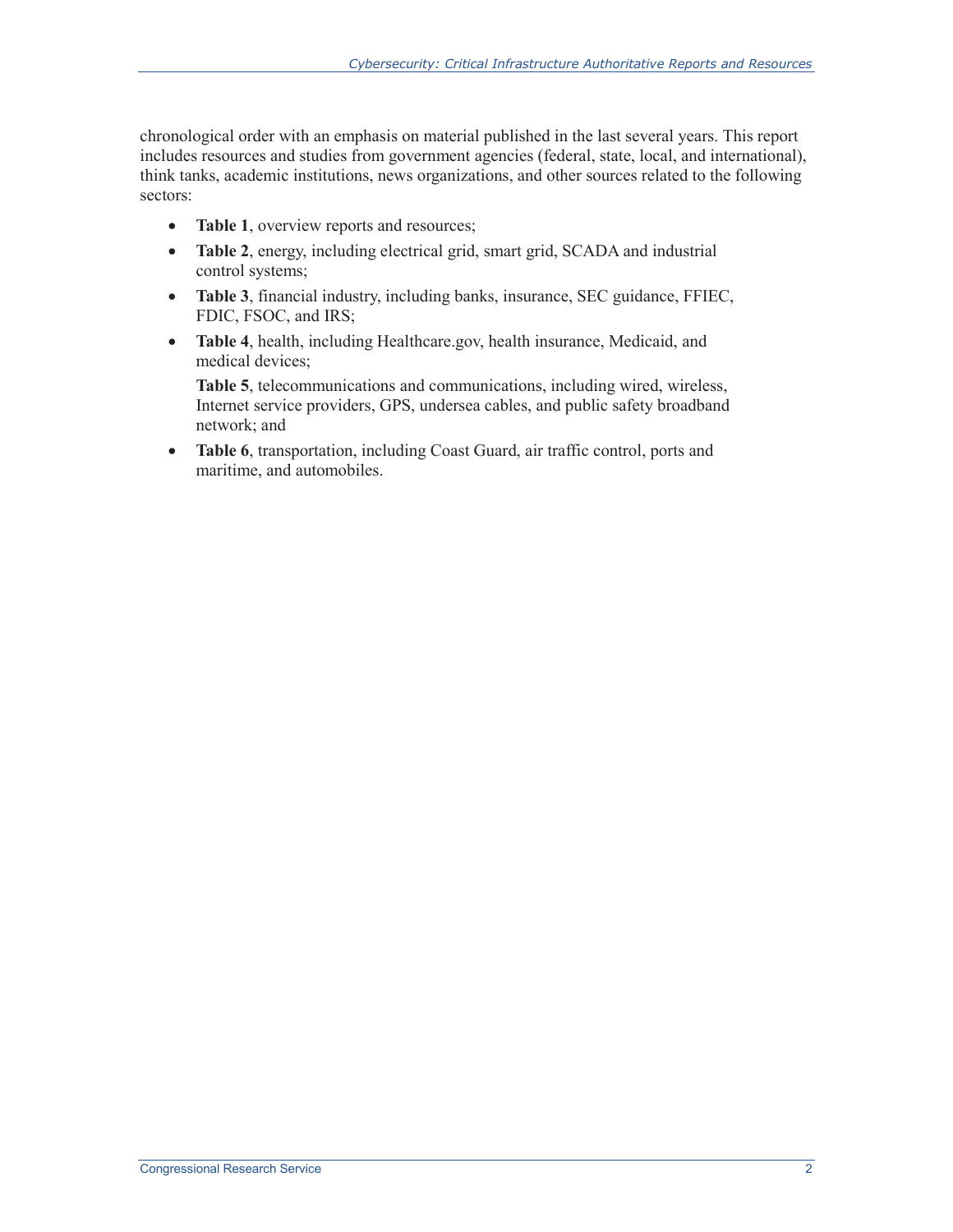| Systems; and water and wastewater systems.<br><b>Notes</b><br>its IT budget next fiscal year. (8 pages)<br>pages)<br>September 2014-<br>February 2015<br>September 15,<br>June 24, 2015<br>Continuously<br>Date<br>July 2014<br>Updated<br>2014<br>Industrial Control Systems<br>Department of Homeland<br>Unisys and the Ponemon<br>Accountability Office<br>(ICS/CERT) Monitor<br>Management (OPM)<br>Office of Personnel<br>Source<br>Cyber Emergency<br>Response Team<br>Security (DHS)<br>Government<br>Institute<br>(GAO)<br>Needed to Enhance Integration and Coordination<br>Actions to Strengthen Cybersecurity and Protect<br>Critical Infrastructure: Security Preparedness and<br>Incident Response/Vulnerability Coordination in<br>Critical Infrastructure Protection: DHS Action<br>of Vulnerability Assessment Efforts<br>Critical Infrastructure Sectors (list)<br>Title<br>Critical IT Systems<br>Maturity<br>2014 | Table I. Overview Reports and Resources |                                                                                                                                                                                                                                                                                                                                                                                                                                                                                                                                                                                                                                                                                                                                   |
|--------------------------------------------------------------------------------------------------------------------------------------------------------------------------------------------------------------------------------------------------------------------------------------------------------------------------------------------------------------------------------------------------------------------------------------------------------------------------------------------------------------------------------------------------------------------------------------------------------------------------------------------------------------------------------------------------------------------------------------------------------------------------------------------------------------------------------------------------------------------------------------------------------------------------------------|-----------------------------------------|-----------------------------------------------------------------------------------------------------------------------------------------------------------------------------------------------------------------------------------------------------------------------------------------------------------------------------------------------------------------------------------------------------------------------------------------------------------------------------------------------------------------------------------------------------------------------------------------------------------------------------------------------------------------------------------------------------------------------------------|
|                                                                                                                                                                                                                                                                                                                                                                                                                                                                                                                                                                                                                                                                                                                                                                                                                                                                                                                                      |                                         |                                                                                                                                                                                                                                                                                                                                                                                                                                                                                                                                                                                                                                                                                                                                   |
|                                                                                                                                                                                                                                                                                                                                                                                                                                                                                                                                                                                                                                                                                                                                                                                                                                                                                                                                      |                                         | communications; critical manufacturing; dams; defense industrial base;<br>the United States that their incapacitation or destruction would have<br>and networks, whether physical or virtual, are considered so vital to<br>a debilitating effect on security, national economic security, national<br>emergency services; energy; financial services; food and agriculture;<br>There are 16 critical infrastructure sectors whose assets, systems,<br>technology; nuclear reactors, materials, and waste; transportation<br>public health or safety, or any combination thereof. The critical<br>government facilities; healthcare and public health; information<br>infrastructure sectors are chemical; commercial facilities; |
|                                                                                                                                                                                                                                                                                                                                                                                                                                                                                                                                                                                                                                                                                                                                                                                                                                                                                                                                      |                                         | to share information and collaborate on incident response efforts (15<br>reported by asset owners and industry partners. The energy sector<br>continuing partnership with industries provides many opportunities<br>manufacturing sector reported 65 incidents, some of which were<br>ed all others with the most reported incidents-79. The critical<br>In FY2014, ICS-CERT received and responded to 245 incidents<br>from control systems equipment manufacturers. ICS-CERT's                                                                                                                                                                                                                                                  |
|                                                                                                                                                                                                                                                                                                                                                                                                                                                                                                                                                                                                                                                                                                                                                                                                                                                                                                                                      |                                         | in the assessment tools and methods mean DHS is not positioned to<br>of the 10 assessments did not include cybersecurity. The differences<br>through FY2013 to assess critical infrastructure vulnerabilities. Four<br>DHS used 10 different assessment tools and methods from FY2011<br>integrate its findings in identifying priorities. (82 pages)                                                                                                                                                                                                                                                                                                                                                                             |
|                                                                                                                                                                                                                                                                                                                                                                                                                                                                                                                                                                                                                                                                                                                                                                                                                                                                                                                                      |                                         | computer networks. The agency plans to ask for additional funds for<br>OPM lists 15 new steps and 23 ongoing actions to secure its                                                                                                                                                                                                                                                                                                                                                                                                                                                                                                                                                                                                |
|                                                                                                                                                                                                                                                                                                                                                                                                                                                                                                                                                                                                                                                                                                                                                                                                                                                                                                                                      |                                         | actually deployed IT security programs and, according to the survey,<br>Overall, the report finds organizations are simply not prepared to<br>Unisys and the Ponemon Institute surveyed nearly 600 IT security<br>the top threat actually stems from negligent insiders. (34 pages)<br>deal with advanced cyber threats. Only half of companies have<br>executives of utility, energy, and manufacturing organizations.                                                                                                                                                                                                                                                                                                           |

| ı |
|---|
|   |
|   |
|   |
|   |
|   |
|   |
|   |
|   |
|   |
|   |
|   |
|   |
|   |
|   |
|   |
|   |
|   |
|   |
|   |
|   |
|   |
|   |
|   |
|   |
| 1 |
|   |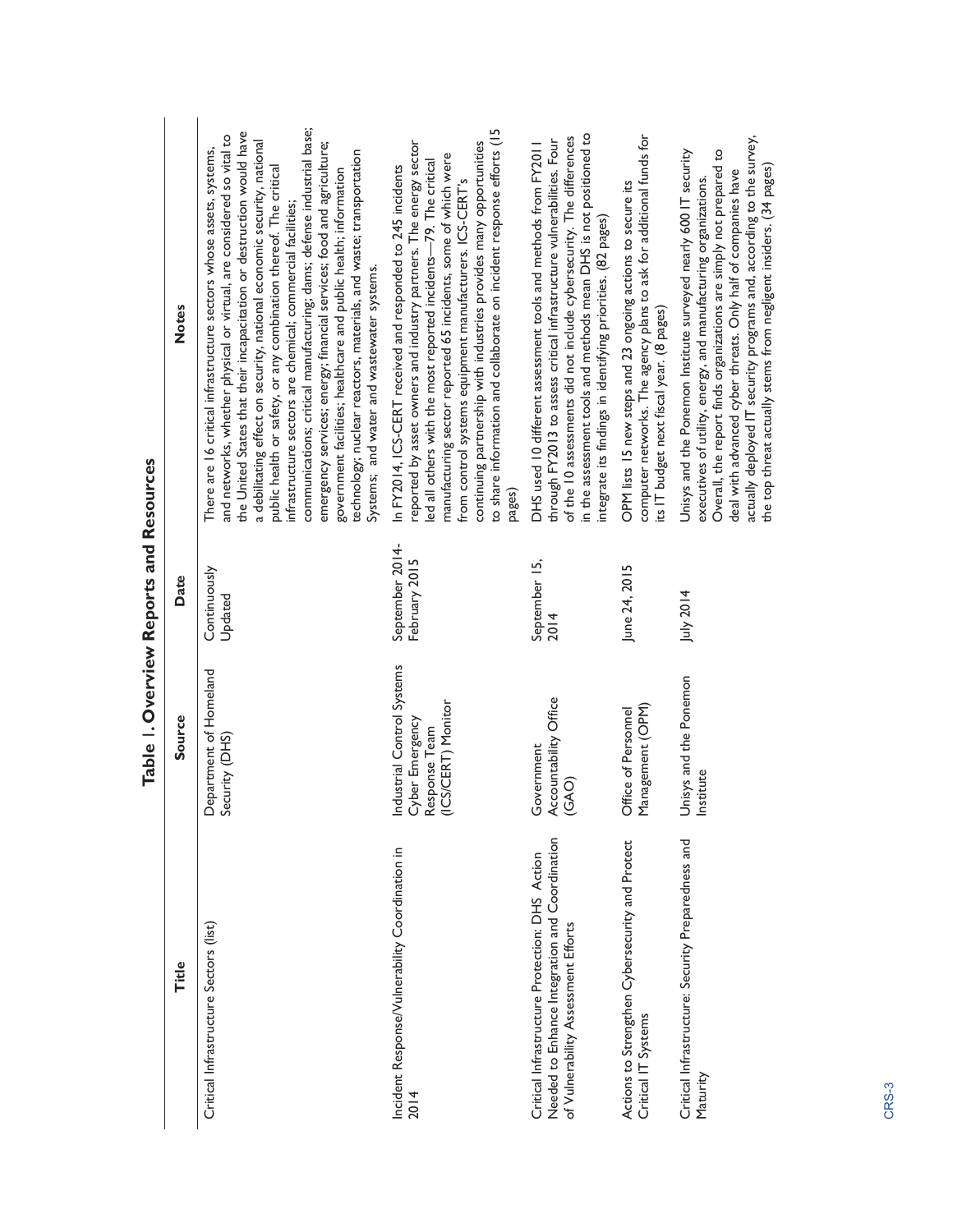| <b>Notes</b> | first-order dependencies and interdependencies between sectors. (52<br>and hazards concerning these sectors and highlighting the common,<br>critical infrastructure sectors, touching on some of the key threats<br>DHS's snapshots provide an introduction to the diverse array of<br>pages) | result in catastrophic regional or national effects on public health or<br>that the confidential notification process is complete and describes<br>The notice informs owners and operators of critical infrastructure<br>that identification, whether inclusion of or exclusion from the list.<br>mechanism through which entities can request reconsideration of<br>infrastructure in which a cybersecurity incident could reasonably<br>notify the infrastructure's owners and operators and establish a<br>identifying such infrastructure, the Secretary must confidentially<br>safety, economic security, or national security. In addition to<br>The Secretary of DHS has been directed to identify critical<br>the process for requesting reconsideration. (3 pages) | Community (C3)-or C-cubed-Voluntary Program. The C3 program<br>knowledge about specific threats, ways to counter those threats, and<br>standards that can be adapted by various sectors and both large and<br>small organizations. To encourage the private sector to fully adopt<br>how, over the long term, to design and build systems that are less<br>email, banking, and energy and state and local governments direct<br>gives companies that provide critical services such as cell phones,<br>The voluntary framework consists of customizable cybersecurity<br>this framework, DHS launched the Critical Infrastructure Cyber<br>access to DHS cybersecurity experts within DHS who have<br>vulnerable to cyber threats. (41 pages) | resources; carefully determine how "success" is to be demonstrated;<br>outreach to raise awareness of the framework and the program as<br>ITI released a set of recommendations that suggest DHS prioritize<br>industry on all aspects of the program moving forward. (3 pages)<br>de-emphasize the current focus on incentives; and partner with |
|--------------|-----------------------------------------------------------------------------------------------------------------------------------------------------------------------------------------------------------------------------------------------------------------------------------------------|-----------------------------------------------------------------------------------------------------------------------------------------------------------------------------------------------------------------------------------------------------------------------------------------------------------------------------------------------------------------------------------------------------------------------------------------------------------------------------------------------------------------------------------------------------------------------------------------------------------------------------------------------------------------------------------------------------------------------------------------------------------------------------|-----------------------------------------------------------------------------------------------------------------------------------------------------------------------------------------------------------------------------------------------------------------------------------------------------------------------------------------------------------------------------------------------------------------------------------------------------------------------------------------------------------------------------------------------------------------------------------------------------------------------------------------------------------------------------------------------------------------------------------------------|---------------------------------------------------------------------------------------------------------------------------------------------------------------------------------------------------------------------------------------------------------------------------------------------------------------------------------------------------|
| Date         | May 2014                                                                                                                                                                                                                                                                                      | April 17, 2014                                                                                                                                                                                                                                                                                                                                                                                                                                                                                                                                                                                                                                                                                                                                                              | February 12,<br>2014                                                                                                                                                                                                                                                                                                                                                                                                                                                                                                                                                                                                                                                                                                                          | February II,<br>2014                                                                                                                                                                                                                                                                                                                              |
| Source       | £<br>ō                                                                                                                                                                                                                                                                                        | DHS Programs Directorate                                                                                                                                                                                                                                                                                                                                                                                                                                                                                                                                                                                                                                                                                                                                                    | National Institute of<br>Standards and Technology<br>(NIST)                                                                                                                                                                                                                                                                                                                                                                                                                                                                                                                                                                                                                                                                                   | Information Technology<br>Industry Council (ITI)                                                                                                                                                                                                                                                                                                  |
| <b>Title</b> | Sector Risks Snapshots                                                                                                                                                                                                                                                                        | Requesting Reconsideration of Determinations of<br>Notice of Completion of Notification of Cyber-<br>Dependent Infrastructure and Process for<br>Cyber Criticality                                                                                                                                                                                                                                                                                                                                                                                                                                                                                                                                                                                                          | Framework for Improving Critical Infrastructure<br>Cybersecurity                                                                                                                                                                                                                                                                                                                                                                                                                                                                                                                                                                                                                                                                              | Developing a Voluntary Program Under Executive<br>Order 163636, "Improving Critical Infrastructure<br>ITI Recommendations to the Department of<br>Homeland Security Regarding its Work<br>Cybersecurity.                                                                                                                                          |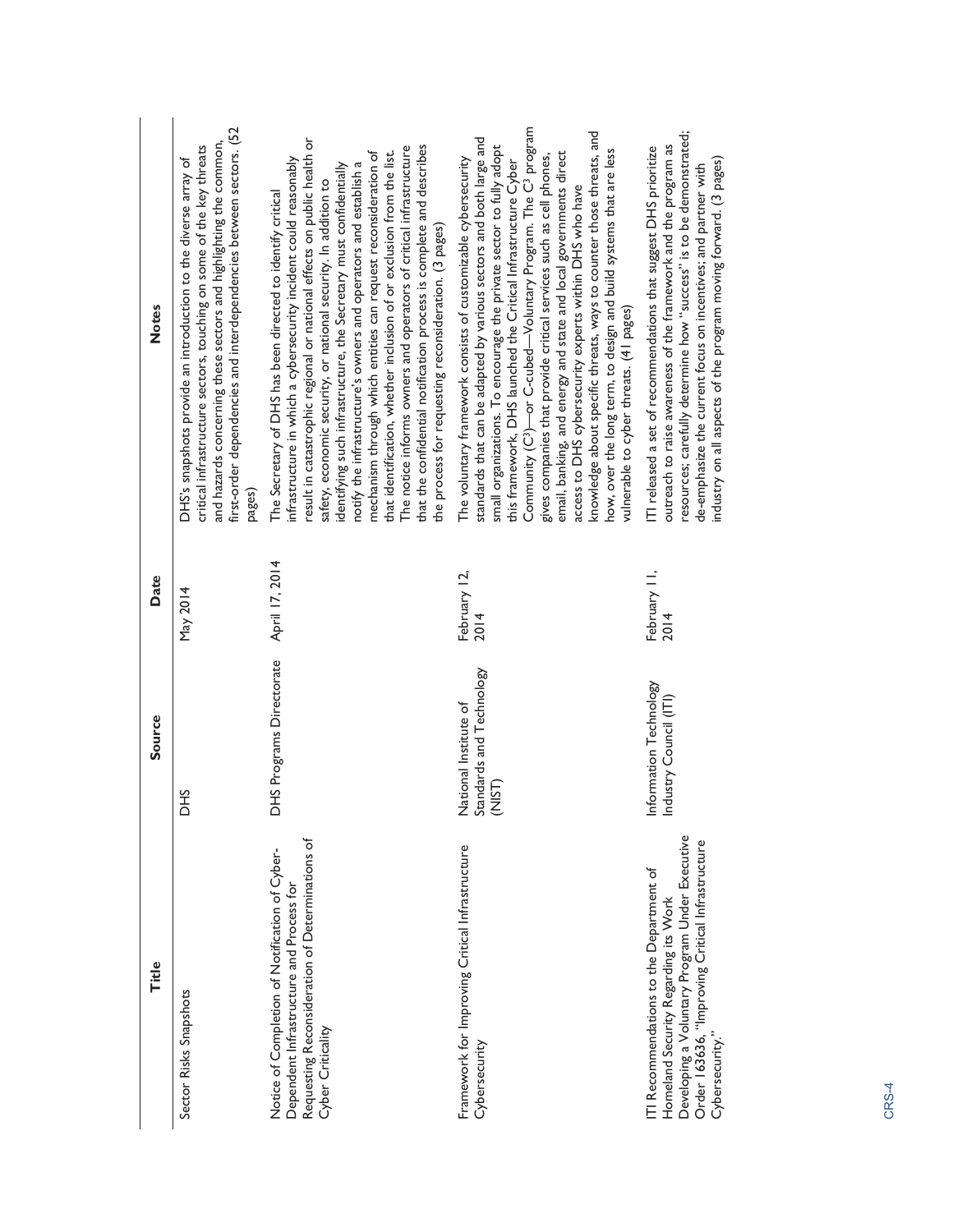| <b>Notes</b> | securing its computers and networks, according to an estimate by the<br>thousands of pages of precise guidance on every significant aspect of<br>Since 2006, the federal government has spent at least \$65 billion on<br>IT security. And yet the Senate report found that agencies-even<br>Congressional Research Service (CRS). NIST, the government's<br>vulnerable, often by failing to take the most basic steps toward<br>official body for setting cybersecurity standards, has produced<br>repositories of sensitive data-continue to leave themselves<br>those with responsibilities for critical infrastructure or vast<br>securing their systems and information. (19 pages) | needed to compile a new supplemental publication to help computer<br>NIST is seeking information relating to CSIC as part of the research<br>when responding to computer-security incidents. The NIST special<br>security incident response teams (CSIRTs) coordinate effectively<br>procedures, and processes that facilitate prompt and effective<br>publication will identify technical standards, methodologies,<br>response. (3 pages) | Public Policy (both at the City University of New York, City College<br>actions? The book is the result of a two-day colloquium titled Cyber<br>Center of Information Networking and Telecommunications (CINT)<br>threat? What technical and policy-based approaches are best suited<br>to securing telecommunications networks and information systems<br>infrastructure security? What role will government and the private<br>[CCNY]) and the Strategic Studies Institute at the U.S. Army War<br>Security Infrastructure Protection, conducted in June 2011 by the<br>impediments exist concerning efforts to defend the nation against<br>cyberattacks, especially in preventive, preemptive, and retaliatory<br>civilian infrastructure, financial, and logistical systems? What legal<br>at the Grove School of Engineering, the Colin Powell Center for<br>The book addresses such questions as how serious is the cyber<br>sector play in homeland defense against cyberattacks on critical<br>College. (279 pages) |
|--------------|------------------------------------------------------------------------------------------------------------------------------------------------------------------------------------------------------------------------------------------------------------------------------------------------------------------------------------------------------------------------------------------------------------------------------------------------------------------------------------------------------------------------------------------------------------------------------------------------------------------------------------------------------------------------------------------|---------------------------------------------------------------------------------------------------------------------------------------------------------------------------------------------------------------------------------------------------------------------------------------------------------------------------------------------------------------------------------------------------------------------------------------------|------------------------------------------------------------------------------------------------------------------------------------------------------------------------------------------------------------------------------------------------------------------------------------------------------------------------------------------------------------------------------------------------------------------------------------------------------------------------------------------------------------------------------------------------------------------------------------------------------------------------------------------------------------------------------------------------------------------------------------------------------------------------------------------------------------------------------------------------------------------------------------------------------------------------------------------------------------------------------------------------------------------------------|
| Date         | February 4, 2014                                                                                                                                                                                                                                                                                                                                                                                                                                                                                                                                                                                                                                                                         | June 28, 2013                                                                                                                                                                                                                                                                                                                                                                                                                               | May 2013                                                                                                                                                                                                                                                                                                                                                                                                                                                                                                                                                                                                                                                                                                                                                                                                                                                                                                                                                                                                                     |
| Source       | Committee (Minority Staff)<br>Senate Homeland Security<br>and Governmental Affairs                                                                                                                                                                                                                                                                                                                                                                                                                                                                                                                                                                                                       | <b>NIST</b>                                                                                                                                                                                                                                                                                                                                                                                                                                 | U.S. Army War College<br>Press                                                                                                                                                                                                                                                                                                                                                                                                                                                                                                                                                                                                                                                                                                                                                                                                                                                                                                                                                                                               |
| Title        | The Federal Government's Track Record on<br>Cybersecurity and Critical Infrastructure                                                                                                                                                                                                                                                                                                                                                                                                                                                                                                                                                                                                    | Computer Security Incident Coordination (CSIC):<br>Providing Timely Cyber Incident Response                                                                                                                                                                                                                                                                                                                                                 | Cyber Infrastructure Protection: Volume II                                                                                                                                                                                                                                                                                                                                                                                                                                                                                                                                                                                                                                                                                                                                                                                                                                                                                                                                                                                   |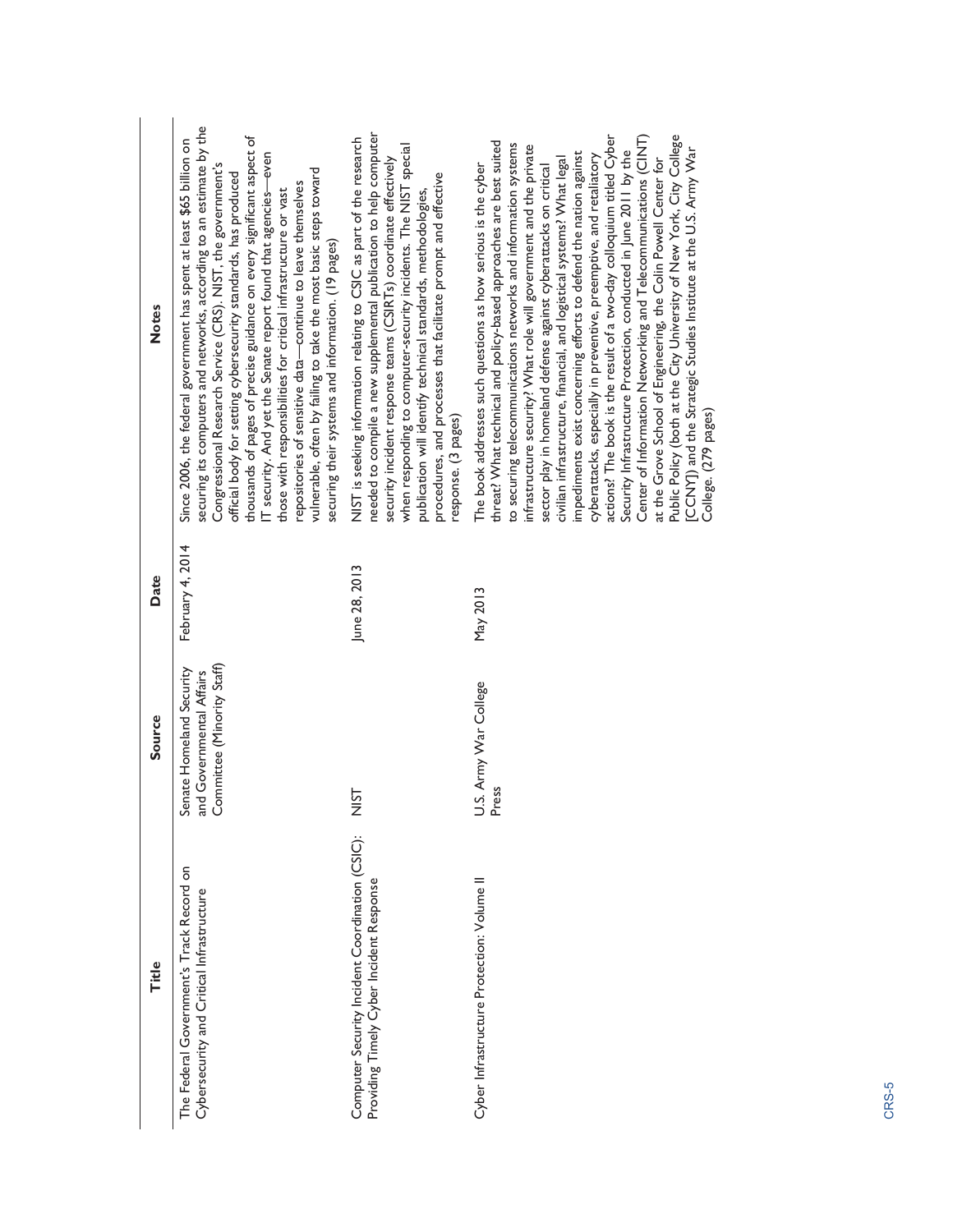| <b>Title</b>                                                                                                           | Source                                   | Date                | <b>Notes</b>                                                                                                                                                                                                                                                                                                                                                                                                                                                                                                                                                                                                                                                                                                      |
|------------------------------------------------------------------------------------------------------------------------|------------------------------------------|---------------------|-------------------------------------------------------------------------------------------------------------------------------------------------------------------------------------------------------------------------------------------------------------------------------------------------------------------------------------------------------------------------------------------------------------------------------------------------------------------------------------------------------------------------------------------------------------------------------------------------------------------------------------------------------------------------------------------------------------------|
| Cybersecurity: The Nation's Greatest Threat to<br>Critical Infrastructure                                              | .S. Army War College<br>⊃                | March 2013          | makes recommendations for federal responsibilities and legislation to<br>critical infrastructure and critical infrastructure protection; discusses<br>responsibilities of protecting vulnerable infrastructure. The paper<br>protection of critical infrastructure; and outlines governance and<br>the immense vulnerabilities, threats, and risks associated in the<br>The paper provides a background on what constitutes national<br>direct national critical infrastructure efforts to ensure national<br>security, public safety, and economic stability. (38 pages)                                                                                                                                         |
| NIPP 2013: Partnering for Critical Infrastructure<br>Security and Resilience                                           | Department of Homeland<br>Security (DHS) | 2013                | Infrastructure Security and Resilience," signed in February 2013. The<br>The National Infrastructure Protection Plan (NIPP) 2013 meets the<br>stakeholders from all 16 critical infrastructure sectors, all 50 states,<br>action to leverage partnerships, innovate for risk management, and<br>and all levels of government and industry. It provides a clear call to<br>plan was developed through a collaborative process involving<br>requirements of Presidential Policy Directive-21, "Critical<br>focus on outcomes. (57 pages)                                                                                                                                                                            |
| Guidance Is Available, but More Can Be Done to<br>Critical Infrastructure Protection: Cybersecurity<br>Promote Its Use | GAO                                      | December 9,<br>2011 | available guidance could help both federal and private-sector decision<br>available, individual entities within the sectors may be challenged in<br>According to GAO, given the plethora of cybersecurity guidance<br>makers better coordinate their efforts to protect critical cyber-<br>identifying the guidance that is most applicable and effective in<br>improving their security posture. Improved knowledge of the<br>reliant assets. (77 pages)                                                                                                                                                                                                                                                         |
| Continued Attention Needed to Protect Our<br>Nation's Critical Infrastructure                                          | GAO                                      | July 26, 2011       | (6) addressing global aspects of cybersecurity and governance; and $(7)$<br>actions recommended by the President's cybersecurity policy review;<br>A number of significant challenges remain to enhancing the security<br>public-private partnerships, particularly for information sharing; (5)<br>(2) updating the national strategy for securing the information and<br>of cyber-reliant critical infrastructures, such as (1) implementing<br>approach to critical infrastructure protection; (4) strengthening<br>enhancing the national capability for cyber warning and analysis;<br>communications infrastructure; (3) reassessing DHS's planning<br>securing the modernized electricity grid. (20 pages) |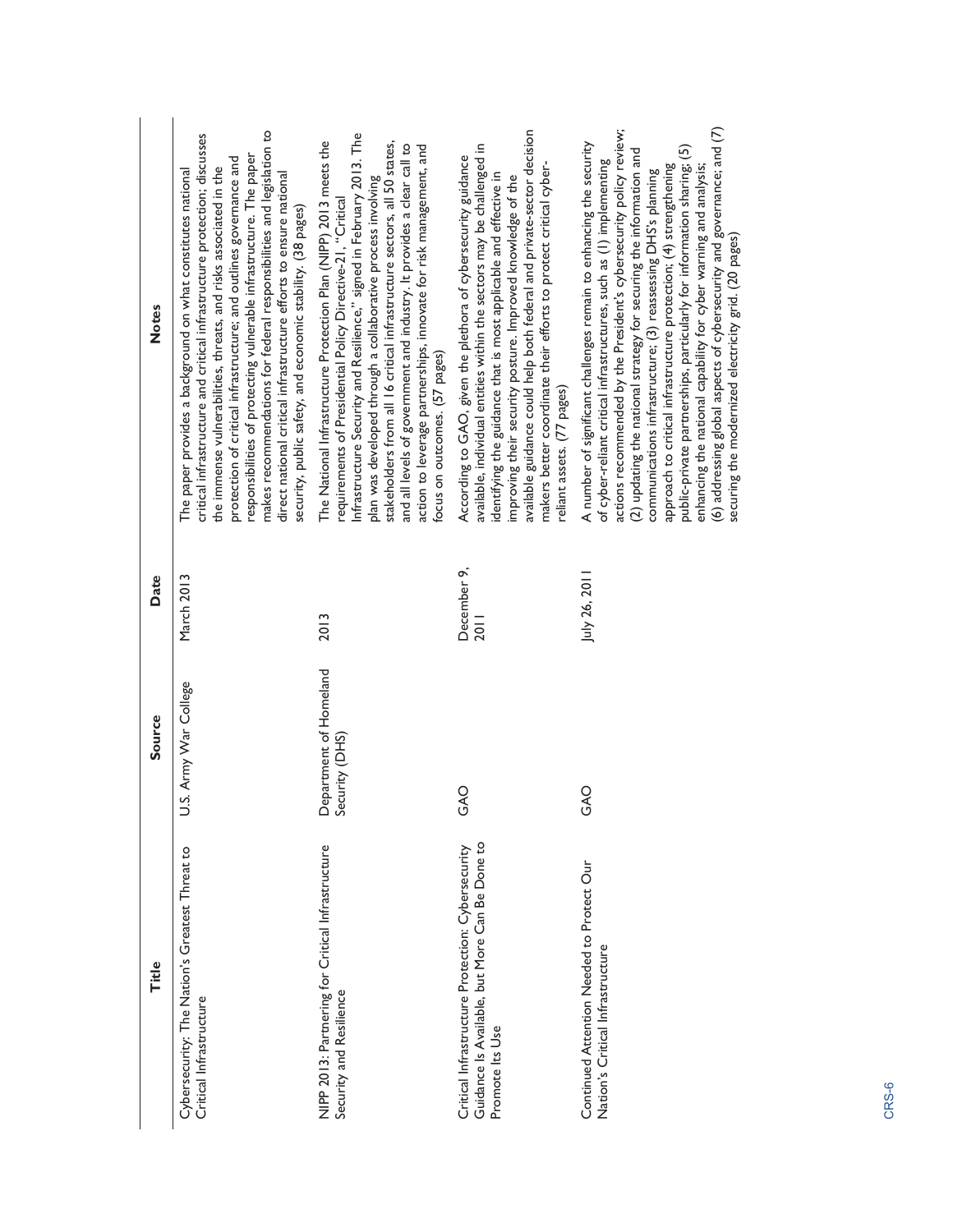| Title                                                                                                                           | Source                                                    | Date                | <b>Notes</b>                                                                                                                                                                                                                                                                                                                                                                                                                                                                                                                                                                            |
|---------------------------------------------------------------------------------------------------------------------------------|-----------------------------------------------------------|---------------------|-----------------------------------------------------------------------------------------------------------------------------------------------------------------------------------------------------------------------------------------------------------------------------------------------------------------------------------------------------------------------------------------------------------------------------------------------------------------------------------------------------------------------------------------------------------------------------------------|
| Protect Our Nation's Critical Infrastructure and<br>Cybersecurity: Continued Attention Needed to<br>Federal Information Systems | O<br>AO                                                   | March 16, 2011      | government continues to face significant challenges in protecting the<br>According to GAO, executive branch agencies have made progress<br>nation's cyber-reliant critical infrastructure and federal information<br>instituting several government-wide initiatives aimed at bolstering<br>aspects of federal cybersecurity, such as reducing the number of<br>configurations for desktop computers, and enhancing situational<br>awareness of cyber events. Despite these efforts, the federal<br>federal access points to the Internet, establishing security<br>systems. (17 pages) |
| Partnership for Cybersecurity Innovation                                                                                        | Science and Technology<br>Policy<br>White House Office of | December 6,<br>2010 | understanding signed by DOC's NIST, DHS's Science and Technology<br>innovations that support the nation's critical infrastructures. (4 pages)<br>Coordinating Council (FSSCC). The goal of the agreement is to<br>speed up the commercialization of cybersecurity research<br>Directorate (DHS/S&T), and the Financial Services Sector<br>The Obama Administration released a memorandum of                                                                                                                                                                                             |
| Critical Infrastructure Protection: Key Private and<br>Public Cyber Expectations Need to Be<br>Consistently Addressed           | GAO                                                       | $July$ 15, 2010     | coordinate government efforts. However, according to private-sector<br>information and alerts; access to sensitive or classified information; a<br>secure mechanism for sharing information; security clearances; and a<br>Private-sector stakeholders reported that they expect their federal<br>stakeholders, federal partners are not consistently meeting these<br>partners to provide usable, timely, and actionable cyber threat<br>single centralized government cybersecurity organization to<br>expectations. (38 pages)                                                       |
| Source: Highlights compiled by CRS from the reports.                                                                            |                                                           |                     |                                                                                                                                                                                                                                                                                                                                                                                                                                                                                                                                                                                         |

Note: Page counts are documents; other cited resources are webpages. **Note:** Page counts are documents; other cited resources are webpages.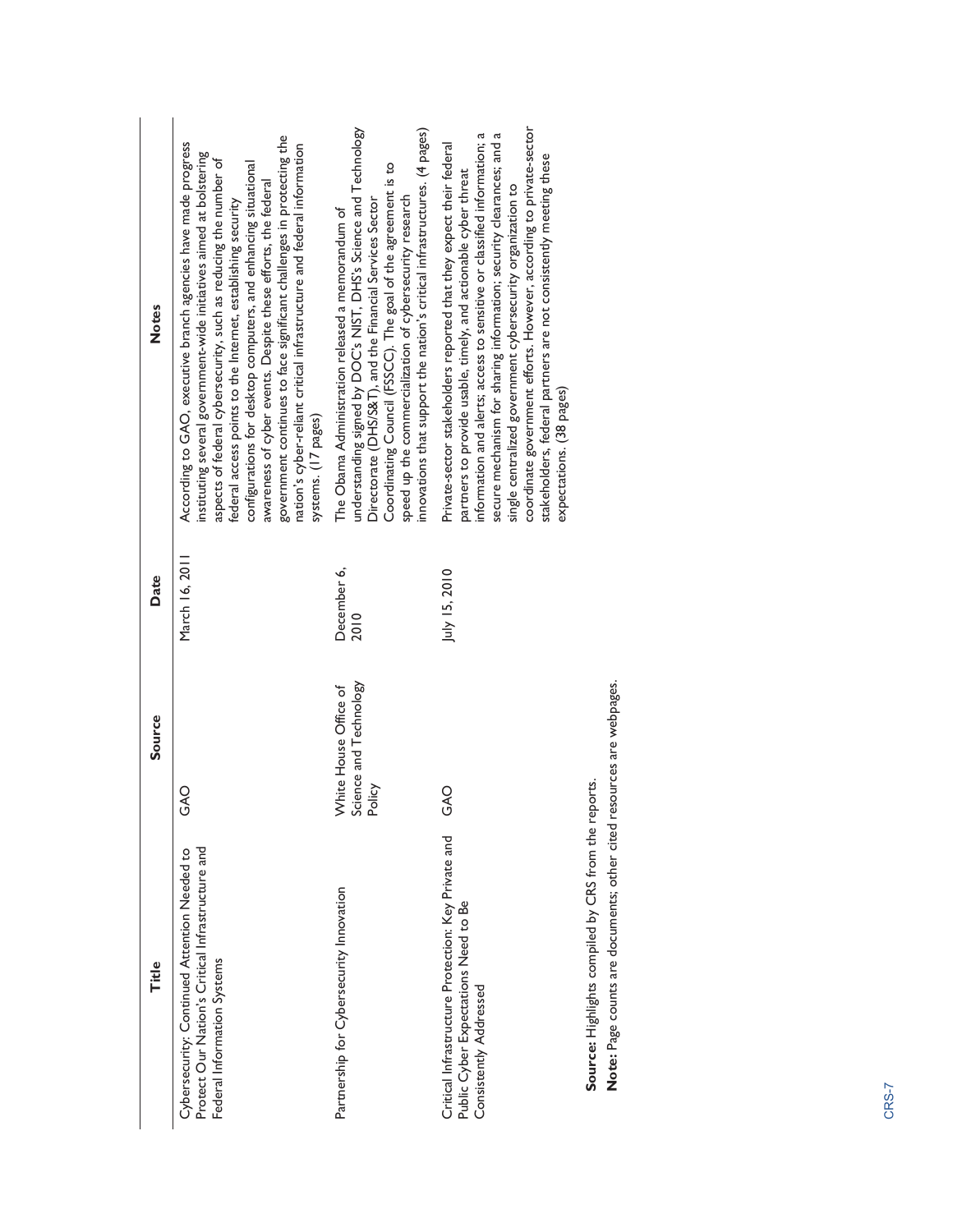| electrical grid, smart grid, SCADA and industrial control systems) | <b>Notes</b><br>Date | industry partners to make advances in cybersecurity capabilities<br>research and development effort. CEDS co-funds projects with<br>The program assists the energy-sector asset owners (electric,<br>oil, and gas) by developing cybersecurity solutions for energy<br>delivery systems through integrated planning and a focused<br>for energy delivery systems.<br>Continuously<br>Updated | cybersecurity control evaluation and improvement management<br>tool for energy sector firms. It tells adherents how to assess<br>The model was developed by the DOE and industry as a<br>and grade adoption of cybersecurity practices.<br>Continuously<br>Updated | exercise reports, hearings, international perspective, research<br>investigations, CRS reports, DOD reports, executive branch,<br>security topics. Each featured topic is grouped by audits &<br>HSDL's collection of featured topics related to homeland<br>& analysis, these, and websites.<br>Continuously<br>Updated | international grid security exercise that uses best practices and<br>improvements to the bulk power system. GridEx is a biennial<br>The objectives of the NERC Grid Security Exercise (GridEx)<br>electricity subsector entities to respond to cyber or physical<br>security incidents and provide input for security program<br>effects) to exercise the current readiness of participating<br>series are to use simulated scenarios (with no real-world<br>other contributions from DHS, the Federal Emergency<br>Management Agency (FEMA), and NIST.<br>Continuously<br>Updated | commission-approved CIP Reliability Standards. In addition, the<br>The proposed reliability standards address the cybersecurity of<br>commission directs NERC to develop certain modifications to<br>the bulk electric system and improve upon the current<br>improve the CIP Reliability Standards. (15 pages)<br>January 26,<br>2016 |
|--------------------------------------------------------------------|----------------------|----------------------------------------------------------------------------------------------------------------------------------------------------------------------------------------------------------------------------------------------------------------------------------------------------------------------------------------------------------------------------------------------|--------------------------------------------------------------------------------------------------------------------------------------------------------------------------------------------------------------------------------------------------------------------|--------------------------------------------------------------------------------------------------------------------------------------------------------------------------------------------------------------------------------------------------------------------------------------------------------------------------|------------------------------------------------------------------------------------------------------------------------------------------------------------------------------------------------------------------------------------------------------------------------------------------------------------------------------------------------------------------------------------------------------------------------------------------------------------------------------------------------------------------------------------------------------------------------------------|----------------------------------------------------------------------------------------------------------------------------------------------------------------------------------------------------------------------------------------------------------------------------------------------------------------------------------------|
|                                                                    | Source               | Electricity Delivery and<br>Department of Energy<br>Energy Reliability<br>(DOE), Office of                                                                                                                                                                                                                                                                                                   | DOE Office of Electricity<br>Delivery and Energy<br>Reliability                                                                                                                                                                                                    | Digital Library (HSDL)<br>Homeland Security                                                                                                                                                                                                                                                                              | North American Electric<br>Reliability Corporation<br>(NERC)                                                                                                                                                                                                                                                                                                                                                                                                                                                                                                                       | Regulatory Commission<br>Federal Energy<br>(FERC)                                                                                                                                                                                                                                                                                      |
| (includes                                                          | Title                | Cybersecurity for Energy Delivery Systems Program<br>(CEDS)                                                                                                                                                                                                                                                                                                                                  | Cybersecurity Capability Maturity Model (C2M2)                                                                                                                                                                                                                     | Cyber Infrastructure Protection                                                                                                                                                                                                                                                                                          | GridEx                                                                                                                                                                                                                                                                                                                                                                                                                                                                                                                                                                             | Revised Critical Infrastructure Protection (CIP) Reliability<br>Standards                                                                                                                                                                                                                                                              |

Table 2. Energy Sector **Table 2. Energy Sector**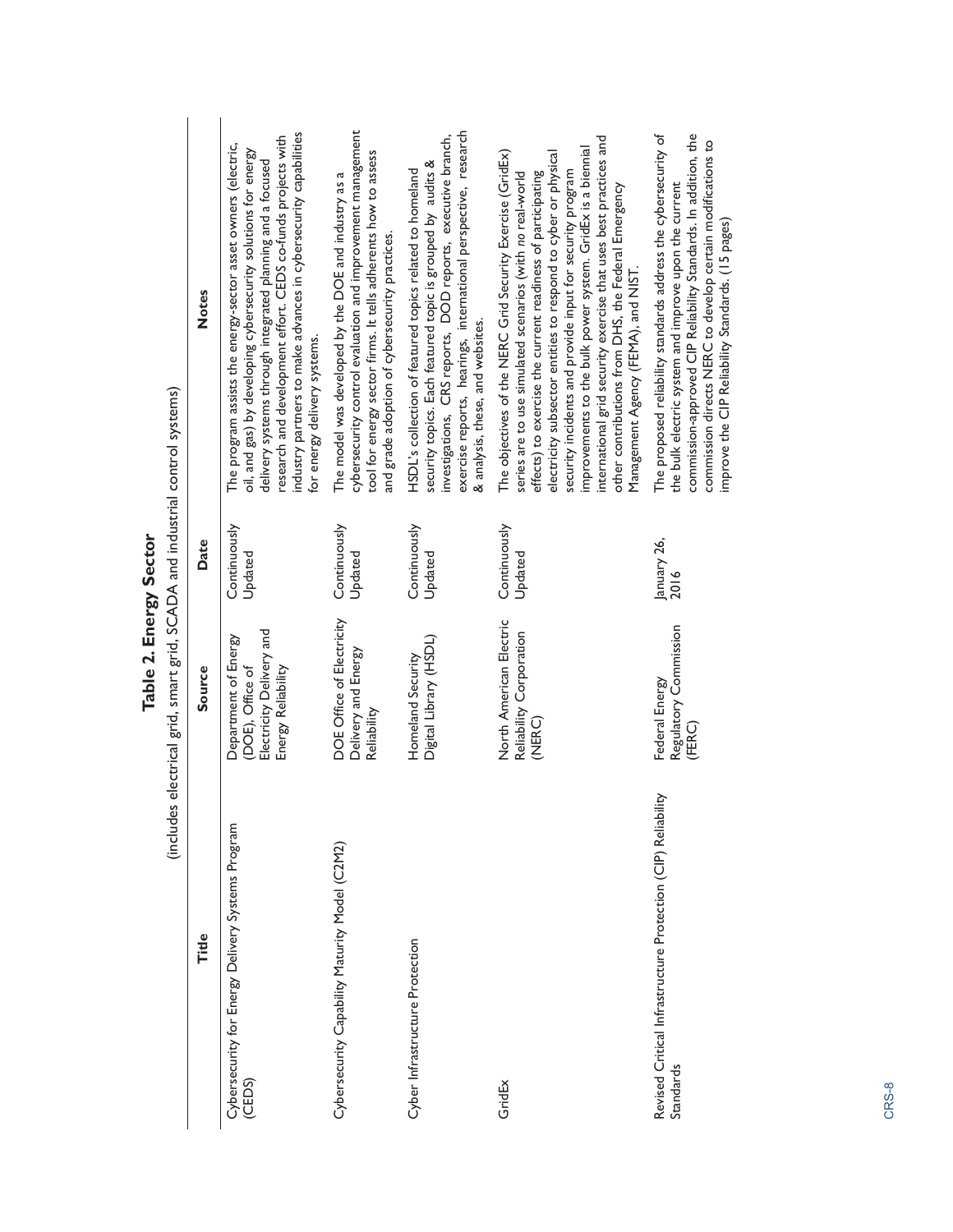| Title                                                                                                                                                      | Source                                 | Date                 | <b>Notes</b>                                                                                                                                                                                                                                                                                                                                                                                                                                                                                                       |
|------------------------------------------------------------------------------------------------------------------------------------------------------------|----------------------------------------|----------------------|--------------------------------------------------------------------------------------------------------------------------------------------------------------------------------------------------------------------------------------------------------------------------------------------------------------------------------------------------------------------------------------------------------------------------------------------------------------------------------------------------------------------|
| Standards; Supplemental Notice of Agenda and Discussion<br>Revised Critical Infrastructure Protection Reliability<br>Topics for Staff Technical Conference | FERC                                   | December 30,<br>2015 | modified CIP Reliability Standards to provide security controls<br>relating to supply chain risk management for industrial control<br>In a July 22, 2015 Notice of Proposed Rulemaking (NOPR),<br>system hardware, software, and services. The commission<br>sought and received comments on this proposal. (3 pages)<br>FERC proposed to direct the NERC to develop new or                                                                                                                                        |
| Interconnection Reliability Operations and Coordination<br>Transmission Operations Reliability Standards and<br>Reliability Standards                      | FERC                                   | November 27,<br>2015 | FERC approves revisions to the standards developed by NERC,<br>NERC to make three modifications to the standards within 18<br>mandatory reliability standards. The commission also directs<br>which the commission has certified as the Electric Reliability<br>months of the effective date of the final rule. (15 pages)<br>Organization responsible for developing and enforcing                                                                                                                                |
| Cyber Security Event Notifications                                                                                                                         | Commission (NRC)<br>Nuclear Regulatory | November 2,<br>2015  | assurance that digital computer and communication systems and<br>networks are adequately protected against cyberattacks, up to<br>effectiveness of licensees' cybersecurity programs and plays an<br>This rule establishes new cybersecurity event notification<br>requirements for nuclear power reactor licensees that<br>important role in the continuing effort to provide high<br>contribute to the NRC's analysis of the reliability and<br>and including the design basis threat. (14 pages)                |
| Nation's Electricity Grid Requires Continued Attention<br>Critical Infrastructure Protection: Cybersecurity of the                                         | GAO                                    | October 21,<br>2015  | identified by GAO should be addressed in ongoing cybersecurity<br>In a 2011 report, GAO recommended that (1) NIST improve its<br>FERC has not taken steps to monitor compliance with voluntary<br>standards. The agencies agreed with the recommendations, but<br>cybersecurity standards, (2) FERC assess whether challenges<br>identify strategies for monitoring compliance with voluntary<br>efforts, and (3) FERC coordinate with other regulators to<br>standards. (18 pages)                                |
| Energy Department Invests Over \$34 Million to Improve<br>Protection of the Nation's Energy Infrastructure                                                 | DOE                                    | October 9,<br>2015   | natural gas infrastructure from cyber threats. The University of<br>Ankansas and the University of Illinois will assemble teams with<br>science of cybersecurity to develop new technologies to help<br>DOE announced more than \$34 million for two projects to<br>improve the protection of the U.S. electric grid and oil and<br>expertise in power systems engineering and the computer<br>protect energy delivery systems that control the physical<br>processes in delivering continuous and reliable power. |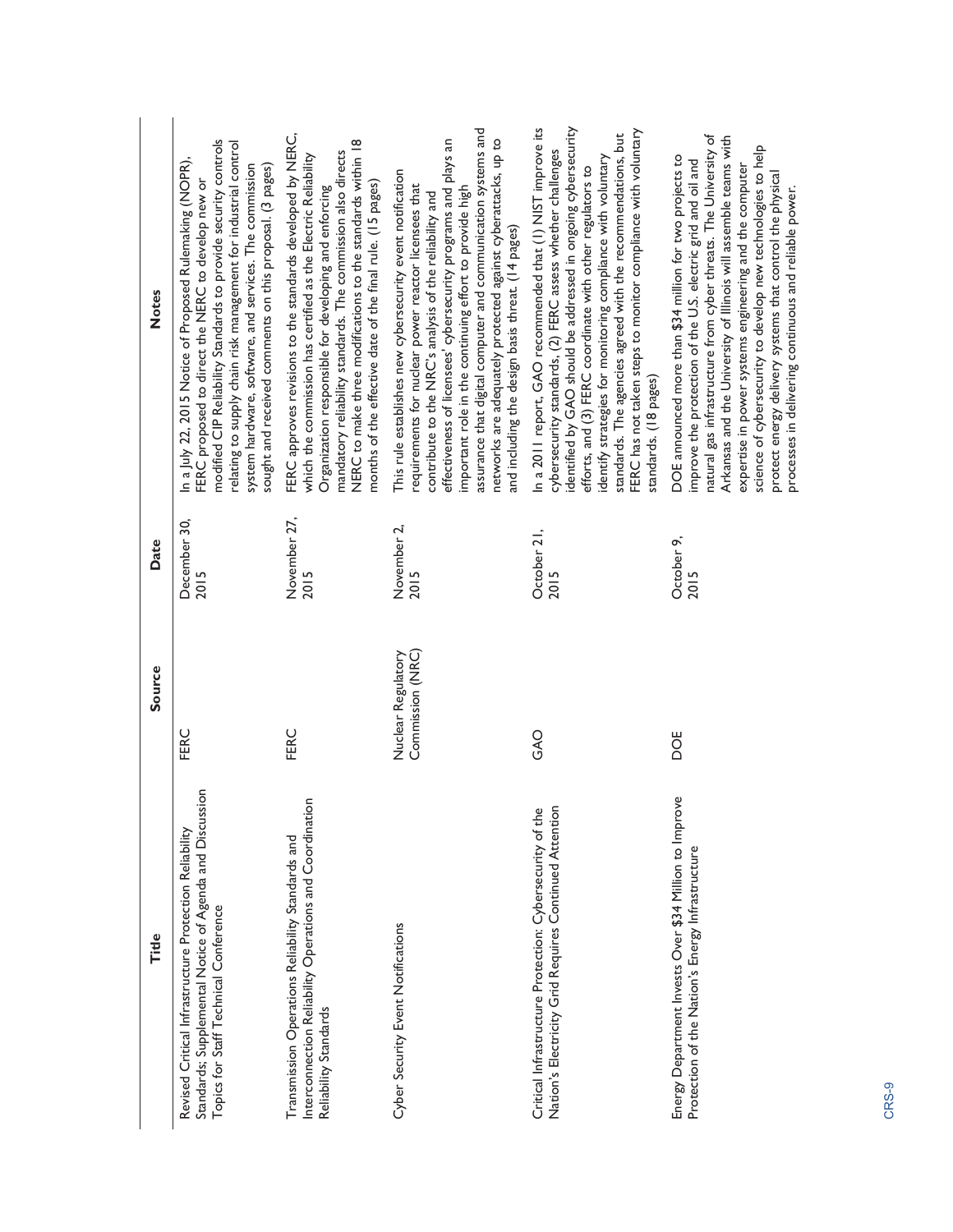| Title                                                                                                                     | Source                                                          | Date                  | <b>Notes</b>                                                                                                                                                                                                                                                                                                                                                                                                                                                                                                               |
|---------------------------------------------------------------------------------------------------------------------------|-----------------------------------------------------------------|-----------------------|----------------------------------------------------------------------------------------------------------------------------------------------------------------------------------------------------------------------------------------------------------------------------------------------------------------------------------------------------------------------------------------------------------------------------------------------------------------------------------------------------------------------------|
| the<br>Cyber Security at Civil Nuclear Facilities: Understanding<br><b>Risk</b>                                           | Chatham House                                                   | October 2015          | The risk of a serious cyberattack on civil nuclear infrastructure<br>software. The trend to digitization, when combined with a lack<br>nuclear plant personnel may not realize the full extent of their<br>of executive-level awareness of the risks involved, means that<br>cyber vulnerability and are thus inadequately prepared to deal<br>systems and make increasing use of commercial off-the-shelf<br>is growing, as facilities become ever more reliant on digital<br>with potential attacks. (53 pages)          |
| Identity and Access Management for Electric Utilities<br>[DRAFT]                                                          | National Institute of<br>Technology (NIST)<br>Standards and     | August 24,<br>2015    | To help the energy sector address the cybersecurity challenge,<br>utilities can use to more securely and efficiently manage access<br>security engineers at the National Cybersecurity Center of<br>to the networked devices and facilities upon which power<br>Excellence (NCCoE) developed an example solution that<br>generation, transmission, and distribution depend.                                                                                                                                                |
| FACT SHEET: The 2015 G-7 Summit at Schloss Elmau,<br>Germany                                                              | White House                                                     | June 8, 2015          | cybersecurity capabilities and capacity building." See "Launching<br>cyber spies, and other online attackers. The seven industrialized<br>Member nations of the Group of Seven (G-7) announced a new<br>New Work on Energy Sector Cybersecurity" on the fact sheet.<br>identifying cyber threats and vulnerabilities within the energy<br>cooperative effort to guard the energy sector from hackers,<br>sector, sharing best practices, and making "investment in<br>democracies will exchange information on methods for |
| Energy Sector Cybersecurity Framework Implementation<br>Guidance: Draft For Public Comment and Comment<br>Submission Form | DOE Office of Electricity<br>Delivery and Energy<br>Reliability | September 12,<br>2014 | awareness, according to their specific "maturity indicator level."<br>users to assess cybersecurity control implementation across 10<br>organizations to grade themselves on a four-tier scale based on<br>their overall cybersecurity program sophistication. C2M2 tells<br>Capability Maturity Model (C2M2). The NIST framework tells<br>Energy companies need not make a choice between the NIST<br>cybersecurity framework and the DOE's Cybersecurity<br>domains of cybersecurity practices, such as situational      |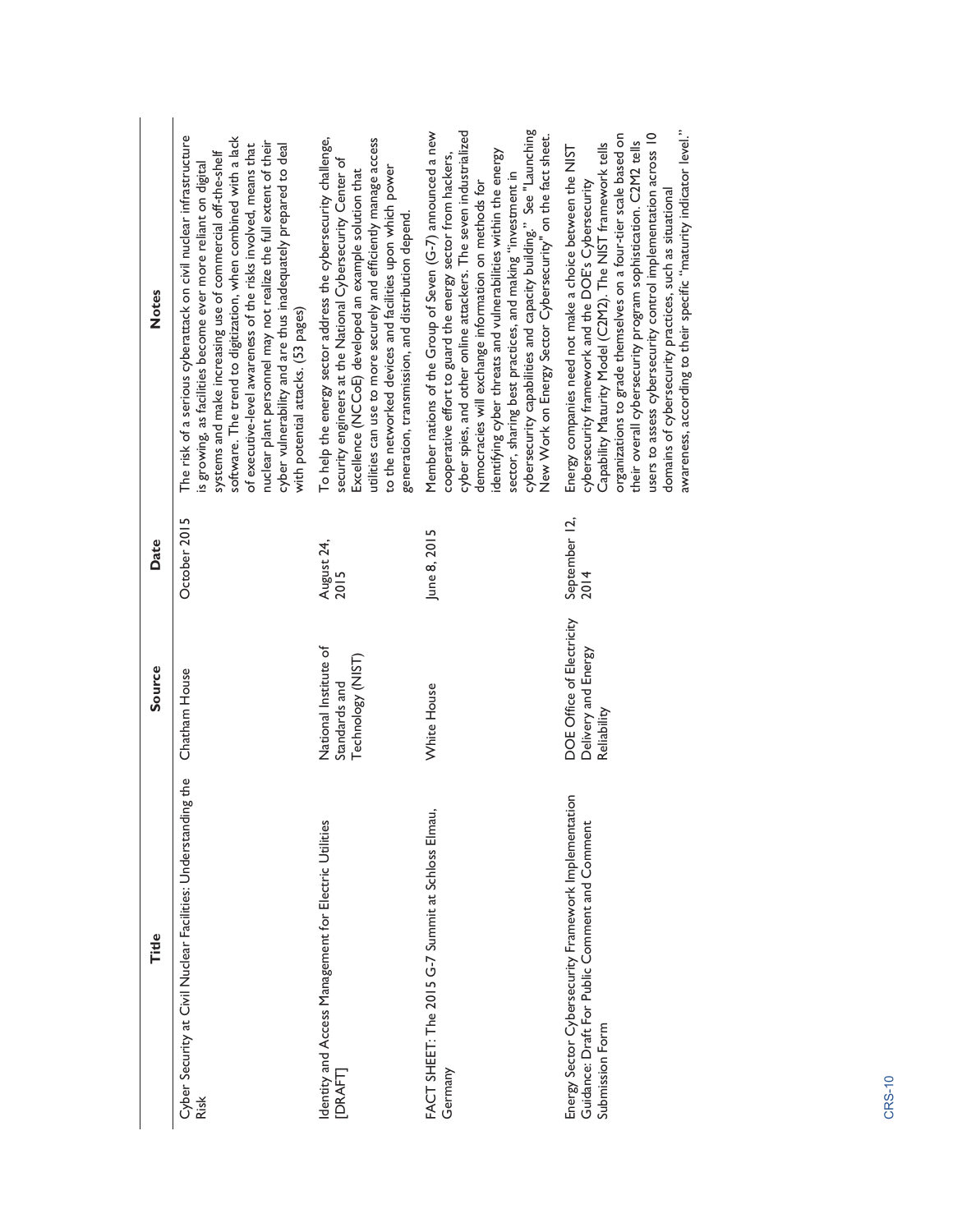| Title                                                                                                                                              | Source                                                    | Date              | <b>Notes</b>                                                                                                                                                                                                                                                                                                                                                                                                                                                                                                                                                                                                                                                                                                                                                                                                                                                                                                                           |
|----------------------------------------------------------------------------------------------------------------------------------------------------|-----------------------------------------------------------|-------------------|----------------------------------------------------------------------------------------------------------------------------------------------------------------------------------------------------------------------------------------------------------------------------------------------------------------------------------------------------------------------------------------------------------------------------------------------------------------------------------------------------------------------------------------------------------------------------------------------------------------------------------------------------------------------------------------------------------------------------------------------------------------------------------------------------------------------------------------------------------------------------------------------------------------------------------------|
| Guidelines for Smart Grid Cybersecurity, Smart Grid<br>Cybersecurity Strategy, Architecture, and High-Level<br>Requirements (3 volumes)            | 능<br>기                                                    | September<br>2014 | The three-volume report presents an analytical framework that<br>that the electric grid is changing from a relatively closed system<br>manufacturers-can use the report's methods and supporting<br>technology advances and as threats to grid security inevitably<br>appropriate security requirements. The approach recognizes<br>stakeholders-from utilities to energy management services<br>information as guidance to assess risk and identify and apply<br>strategies tailored to their particular combinations of smart<br>organization's cybersecurity requirements should evolve as<br>organizations can use to develop effective cybersecurity<br>to a complex, highly interconnected environment. Each<br>Organizations in the diverse community of smart-grid<br>grid-related characteristics, risks, and vulnerabilities.<br>providers to electric vehicles and charging stations<br>multiply and diversify. (668 pages) |
| Securing the U.S. Electrical Grid: Understanding the Threats<br>to the Most Critical of Critical Infrastructure, While<br>Securing a Changing Grid | Center for the Study of<br>the Presidency and<br>Congress | July 2014         | systems and in the business models, regulatory systems, financial<br>incentives, and insurance structures that govern the generation,<br>seeks to identify the immediate action that can be taken by the<br>security—both in the hardware and software controlling these<br>security challenges, it provides an opportunity to incorporate<br>Although the electrical grid modernization entails significant<br>transmission, and distribution of electric power. The report<br>White House, Congress, and the private sector to mitigate<br>current threats to the electrical grid. (180 pages)                                                                                                                                                                                                                                                                                                                                       |
| Implementation Status of the Enhanced Cybersecurity<br>Services Program                                                                            | DHS Office of Inspector<br>General                        | July 2014         | NPPD has made progress, the Enhanced Cybersecurity Services<br>relies on NPPD's manual reviews and analysis, which has led to<br>program has been slow to expand because of limited outreach<br>The National Protection Programs Directorate (NPPD) has<br>Services program. As of May 2014, 40 critical infrastructure<br>and resources. In addition, cyber threat information sharing<br>memorandums of agreement to join the program. Although<br>entities were participating in and 22 companies had signed<br>made progress in expanding the Enhanced Cybersecurity<br>inconsistent cyber threat indicator quality. (23 pages)                                                                                                                                                                                                                                                                                                    |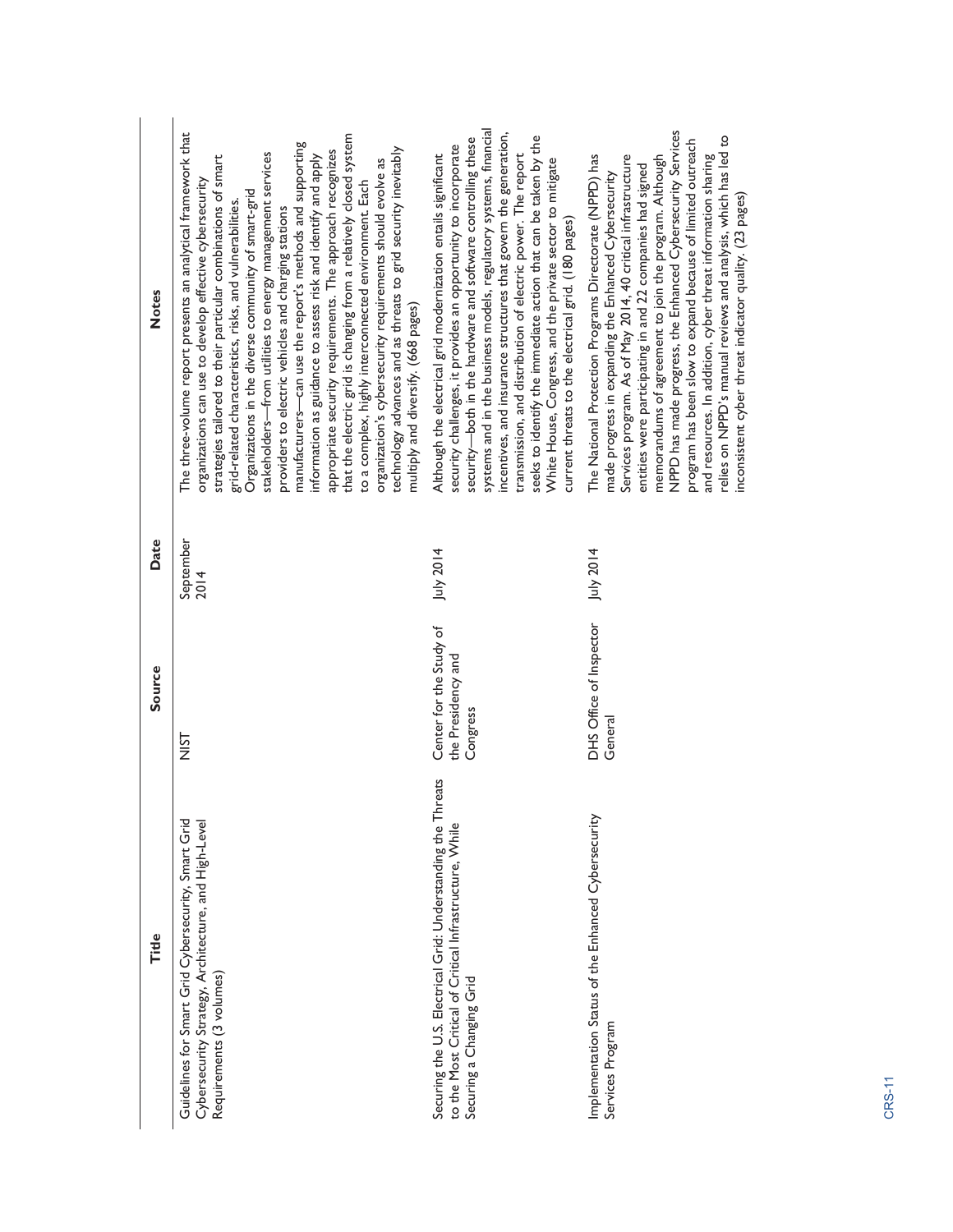| Title                                                                                                         | Source                                                  | Date                 | <b>Notes</b>                                                                                                                                                                                                                                                                                                                                                                                                                                                                                                                                                                                                                                                                                                              |
|---------------------------------------------------------------------------------------------------------------|---------------------------------------------------------|----------------------|---------------------------------------------------------------------------------------------------------------------------------------------------------------------------------------------------------------------------------------------------------------------------------------------------------------------------------------------------------------------------------------------------------------------------------------------------------------------------------------------------------------------------------------------------------------------------------------------------------------------------------------------------------------------------------------------------------------------------|
| Cybersecurity and Connecticut's Public Utilities                                                              | Connecticut Public<br>Utilities Regulatory<br>Authority | April 14, 2014       | other states working on similar plans. Among other findings, the<br>Connecticut is the first state to present a cybersecurity strategy<br>and training, emergency management officials' coordination, and<br>report recommends that Connecticut commence self-regulated<br>cyber audits and reports and move toward a third-party audit<br>regarding local and regional regulatory roles, emergency drills<br>help strengthen defense against possible future cyber threats.<br>The document is Connecticut's cybersecurity utilities plan to<br>in partnership with the utilities sector and will share it with<br>and assessment system. It also makes recommendations<br>confidential information handling. (31 pages) |
| Cybersecurity Procurement Language for Energy Delivery<br>Systems                                             | DOE Energy Sector<br>Control Systems<br>Working Group   | April 2014           | design and manufacturing. It was "developed through a public-<br>private working group including federal agencies and private<br>The guidance suggests procurement strategies and contract<br>suppliers build in cybersecurity protections during product<br>language to help $\overline{\mathsf{U}}$ .S. energy companies and technology<br>industry leaders." (46 pages)                                                                                                                                                                                                                                                                                                                                                |
| Internet of things: the influence of M2M data on the energy<br>industry                                       | GigaOm Research                                         | March 4, 2014        | The report examines the drivers of machine-2-machine (M2M)-<br>data exploitation in the smart-grid sector and the oil and gas<br>sector, as well as the risks and opportunities for buyers and<br>suppliers of the related core technologies and services. (21<br>pages)                                                                                                                                                                                                                                                                                                                                                                                                                                                  |
| ≷<br>Cybersecurity and the North American Electric Grid: N<br>Policy Approaches to Address an Evolving Threat | Bipartisan Policy Center                                | February 28,<br>2014 | practices, (2) information sharing, (3) response to a cyberattack,<br>development of robust protocols for response and recovery in<br>and (4) paying for cybersecurity. The recommendations target<br>recommendations in four policy areas: (1) standards and best<br>Congress, federal government agencies, state public utility<br>The Bipartisan Policy Center's initiative identifies urgent<br>enhancing coordination at all levels, and accelerating the<br>the event of a successful attack. The initiative developed<br>priorities, including strengthening existing protections,<br>commissions (PUCs), and industry.                                                                                            |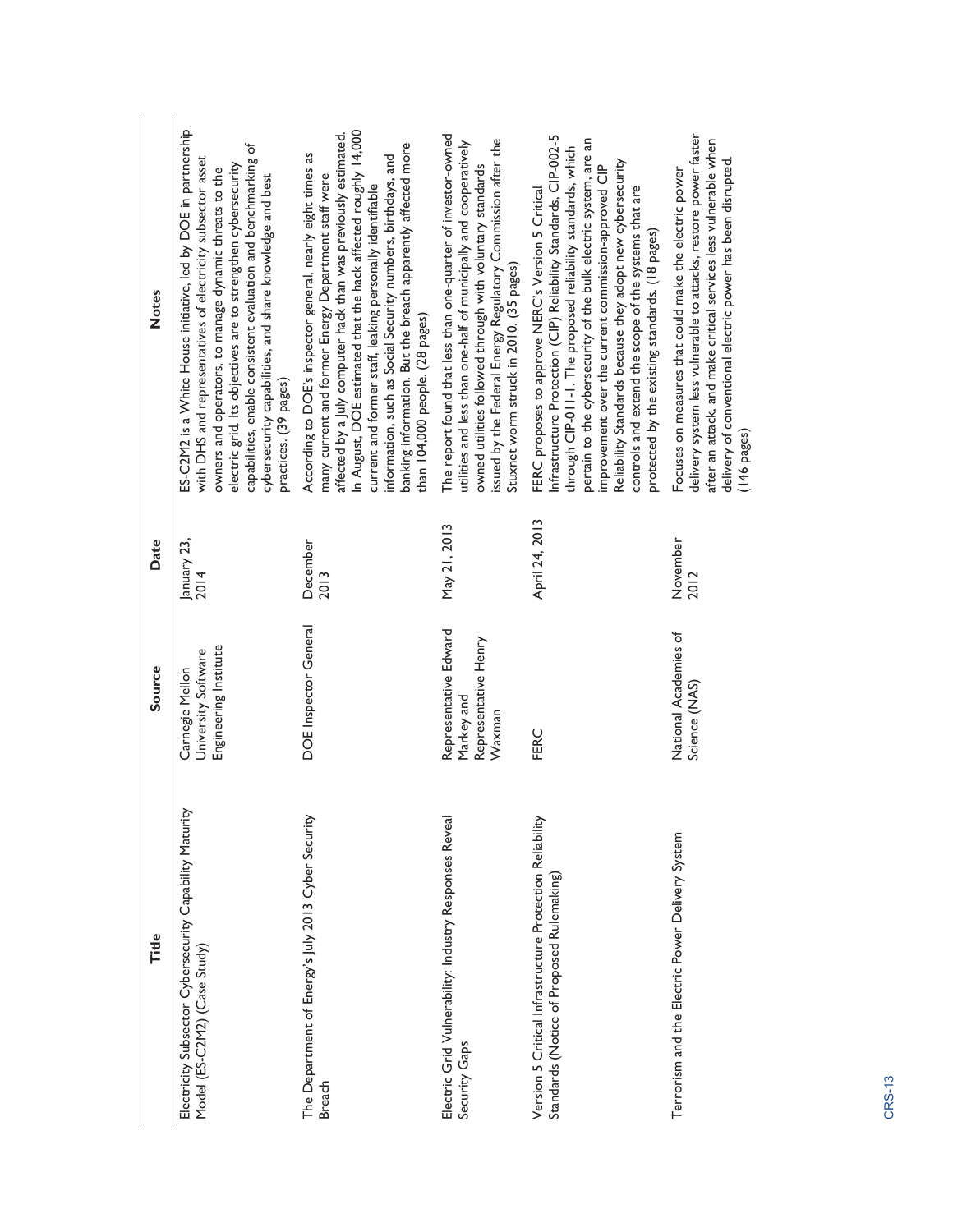| Title                                                                                                          | Source                                                                                                               | Date           | <b>Notes</b>                                                                                                                                                                                                                                                                                                                                                                     |
|----------------------------------------------------------------------------------------------------------------|----------------------------------------------------------------------------------------------------------------------|----------------|----------------------------------------------------------------------------------------------------------------------------------------------------------------------------------------------------------------------------------------------------------------------------------------------------------------------------------------------------------------------------------|
| Canvassing the Targeting of Energy Infrastructure: The<br>Energy Infrastructure Attack Database                | Journal of Energy Security                                                                                           | August 7, 2012 | noncommercial dataset that structures information on reported<br>worldwide by nonstate actors since 1980. The objective of EIAD<br>was to develop a product that could be broadly accessible and<br>(criminal and political) attacks to the energy infrastructure<br>The Energy Infrastructure Attack Database (EIAD) is a<br>connect to existing available resources. (8 pages) |
| Smart Grid Cybersecurity: Job Performance Model Report                                                         | National Laboratory<br>Pacific Northwest                                                                             | August 2012    | cybersecurity certification. The primary purpose was to develop<br>a measurement model that may be used to guide curriculum,<br>The report outlines the work done to develop a smart-grid<br>operational smart-Grid cybersecurity knowledge, skills, and<br>assessments, and other development of technical and<br>abilities. (178 pages)                                        |
| Smart-Grid Security                                                                                            | Infrastructure Protection<br>George Mason School of<br>and Homeland Security,<br>Center for<br>$\sum_{i=1}^{\infty}$ | August 2012    | Highlights the significance of and the challenges with securing<br>the smart grid. (26 pages)                                                                                                                                                                                                                                                                                    |
| Cybersecurity: Challenges in Securing the Electricity Grid                                                     | <b>OAG</b>                                                                                                           | July 17, 2012  | These recommendations have not yet been implemented. (25<br>electricity grid modernization efforts, including developing an<br>In a prior report, GAO made recommendations related to<br>approach to monitor compliance with voluntary standards.<br>pages)                                                                                                                      |
| Energy Department Develops Tool with Industry to Help<br>Utilities Strengthen Their Cybersecurity Capabilities | (DOE                                                                                                                 | June 28, 2012  | developed for the Electricity Subsector Cybersecurity Capability<br>Maturity Model Initiative, which involved a series of workshops<br>used throughout the electric sector to better protect the grid.<br>with the private sector to draft a maturity model that can be<br>The Cybersecurity Self-Evaluation Tool uses best practices                                            |
| Cybersecurity Risk Management Process (Electricity<br>Subsector)                                               | DOE Office of Electricity<br>Delivery and Energy<br>Reliability                                                      | May 2012       | objective was to build upon existing guidance and requirements<br>The guideline describes a risk-management process targeted to<br>diverse missions, equipment, and business needs of the electric<br>to develop a flexible risk-management process tuned to the<br>the specific needs of electricity-sector organizations. Its<br>power industry. (96 pages)                    |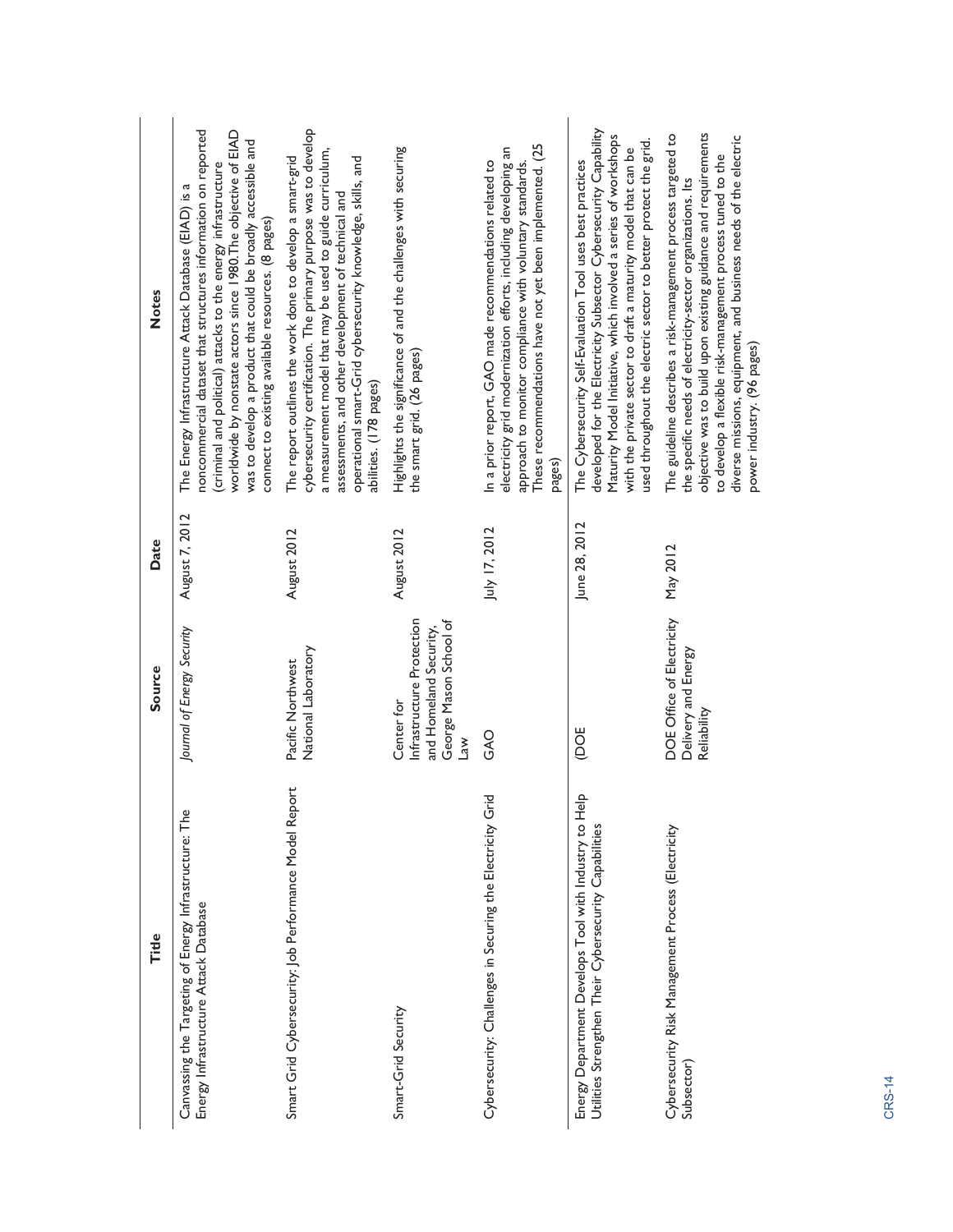| Title                                                                                                                            | Source                                                                 | Date                 | <b>Notes</b>                                                                                                                                                                                                                                                                                                                                                                                                                                                                                                                                                                                                                                                                                                 |
|----------------------------------------------------------------------------------------------------------------------------------|------------------------------------------------------------------------|----------------------|--------------------------------------------------------------------------------------------------------------------------------------------------------------------------------------------------------------------------------------------------------------------------------------------------------------------------------------------------------------------------------------------------------------------------------------------------------------------------------------------------------------------------------------------------------------------------------------------------------------------------------------------------------------------------------------------------------------|
| Cybersecurity: Challenges to Securing the Modernized<br>Electricity Grid                                                         | O<br>AO                                                                | February 28,<br>2012 | commission agreed with these recommendations and described<br>As GAO reported in January 2011, securing smart grid systems<br>and networks present a number of key challenges that require<br>attention by government and industry. GAO made several<br>Commission aimed at addressing these challenges. The<br>recommendations to the Federal Energy Regulatory<br>steps it is taking to implement them. (19 pages)                                                                                                                                                                                                                                                                                         |
| ICT Applications for the Smart Grid: Opportunities and<br>Policy Implications                                                    | Economic Co-operation<br>and Development<br>Organization for<br>(OECD) | January 10,<br>2012  | communication technologies (ICTs) for more sustainable energy<br>The report discusses "smart" applications of information and<br>promotion, and consumer and competition issues. (44 pages)<br>production, management, and consumption. It outlines policy<br>telecommunications regulation, ICT sector and innovation<br>implications for government ministries dealing with                                                                                                                                                                                                                                                                                                                                |
| The Future of the Electric Grid                                                                                                  | Massachusetts Institute<br>of Technology (MIT)                         | December 5,<br>2011  | descriptions of the contents of each section in Chapters 2-9 are<br>section. (See Chapter 9, "Data Communications, Cybersecurity,<br>provided in each chapter's introduction, and recommendations<br>Chapter 1 provides an overview of the status of the electric<br>recommendations. To facilitate selective reading, detailed<br>are collected and briefly discussed in each chapter's final<br>grid, the challenges and opportunities it faces, and major<br>and Information Privacy," pages 208-234). (39 pages)                                                                                                                                                                                         |
| Cybersecurity Guidelines, but Key Challenges Remain to be<br>Electricity Grid Modernization: Progress Being Made on<br>Addressed | <b>OAG</b>                                                             | January 12,<br>201   | milestones for when efforts are to be completed. Also, as a part<br>grid cybersecurity guidelines will not be as effective as intended,<br>GAO recommended that "to reduce the risk that NIST's smart<br>the Secretary of Commerce should direct the Director of NIST<br>of finalizing the plan, the Secretary of Commerce should direct<br>cybersecurity guidelines, including ensuring it incorporates (1)<br>challenges identified in this report should be addressed in the<br>missing key elements identified in this report, and (2) specific<br>to finalize the agency's plan for updating and maintaining the<br>the Director of NIST to assess whether any cybersecurity<br>guidelines." (50 pages) |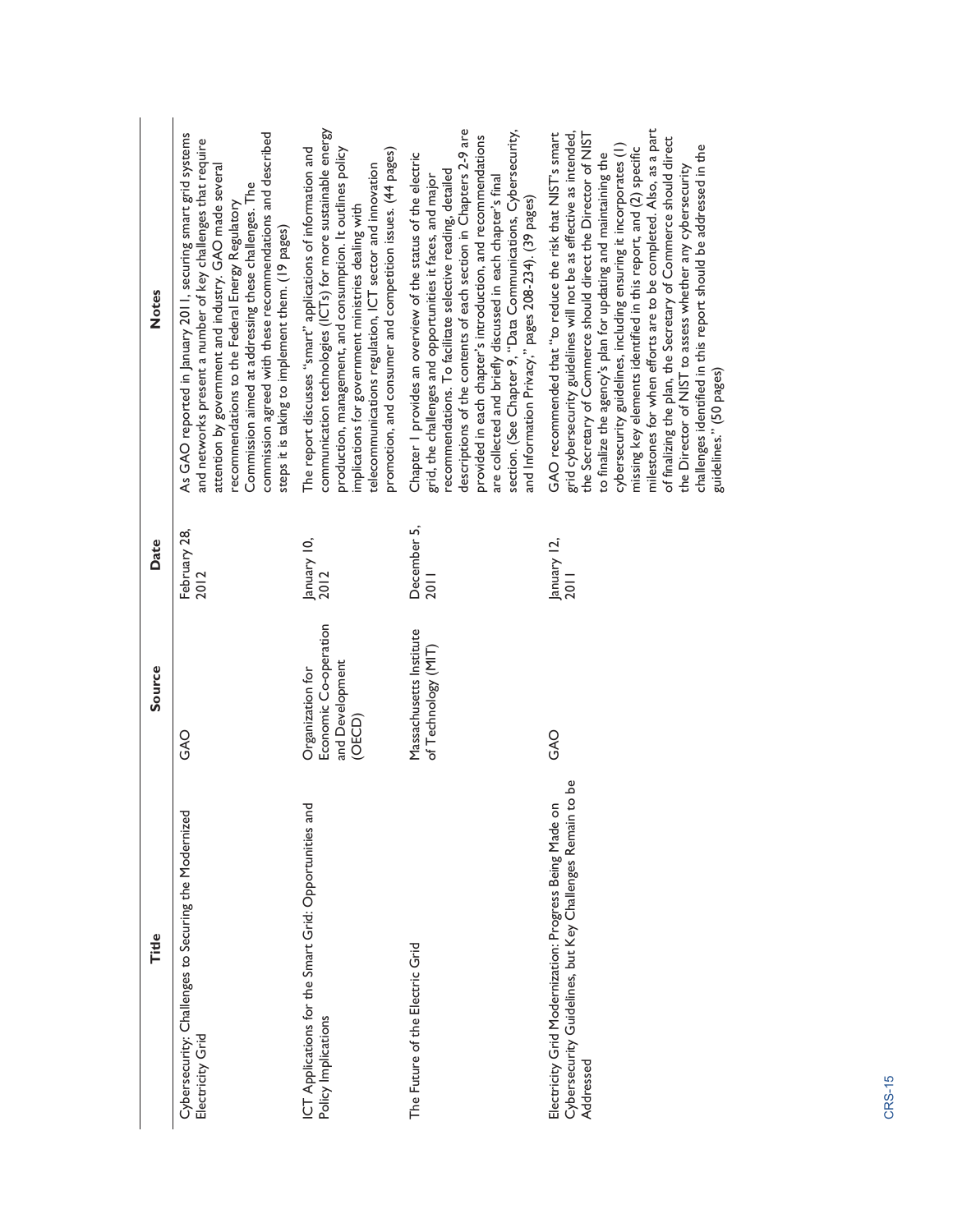| Title                                                                                                                        | Source                                                              | Date                               | <b>Notes</b>                                                                                                                                                                                                                                                                                                                                                                                                                                                                                                                                                      |
|------------------------------------------------------------------------------------------------------------------------------|---------------------------------------------------------------------|------------------------------------|-------------------------------------------------------------------------------------------------------------------------------------------------------------------------------------------------------------------------------------------------------------------------------------------------------------------------------------------------------------------------------------------------------------------------------------------------------------------------------------------------------------------------------------------------------------------|
| NIST Finalizes Initial Set of Smart Grid Cyber Security<br>Guidelines                                                        | <b>USIN</b>                                                         | September 2,<br>2010               | NIST released a three-volume set of recommendations relevant<br>to securing the smart grid. The guidelines address a variety of<br>issues, and recommendations for protecting the evolving grid<br>assessment framework, an evaluation of residential privacy<br>from attacks, malicious code, cascading errors, and other<br>topics, including high-level security requirements, a risk<br>threats.                                                                                                                                                              |
| NSTB Assessments Summary Report: Common Industrial<br>Control System Cyber Security Weaknesses                               | DOE, Idaho National<br>Laboratory                                   | May 2010                           | Acquisition Systems (SCADA) Test Bed (NSTB) program notes<br>vulnerabilities are strikingly basic and fixable problems. (123<br>redirect power delivery and steal data. Many of the security<br>The report by the National Supervisory Control and Data<br>plagued with security holes that could allow intruders to<br>that computer networks controlling the electric grid are<br>pages)                                                                                                                                                                        |
| 21 Steps to Improve Cyber Security of SCADA Networks                                                                         | DOE, Infrastructure<br>Security and Energy<br>Restoration           | January 1, 2007                    | the security of its SCADA networks. The steps are divided into<br>two categories: (1) specific actions to improve implementation<br>DOE have developed steps to help any organization improve<br>and (2) actions to establish essential underlying management<br>The President's Critical Infrastructure Protection Board and<br>processes and policies. (10 pages)                                                                                                                                                                                               |
| Note: Page counts are documents; other cited resources are webpages.<br>Source: Highlights compiled by CRS from the reports. |                                                                     |                                    |                                                                                                                                                                                                                                                                                                                                                                                                                                                                                                                                                                   |
|                                                                                                                              | (includes banks, insurance, SEC guidance, FFIEC, FDIC, FSOC, IRS)   | Table 3. Financial Industry Sector |                                                                                                                                                                                                                                                                                                                                                                                                                                                                                                                                                                   |
| Title                                                                                                                        | Source                                                              | Date                               | <b>Notes</b>                                                                                                                                                                                                                                                                                                                                                                                                                                                                                                                                                      |
| Appendix J: Strengthening the Resilience of Outsourced<br>Technology Services                                                | Examination Council<br>Federal Financial<br>Institutions<br>(FFIEC) | Continuously<br>Updated            | planning (BCP) process and ensure appropriate resilience capabilities<br>(TSPs). Financial institutions and their TSPs need to incorporate the<br>The increasing sophistication and volume of cyber threats and their<br>ability to disrupt operations or corrupt data can affect the business<br>are in place. The changing cyber threat landscape may include risks<br>resilience of financial institutions and technology service providers<br>potential impact of a cyber event into their business continuity<br>that must be managed to achieve resilience. |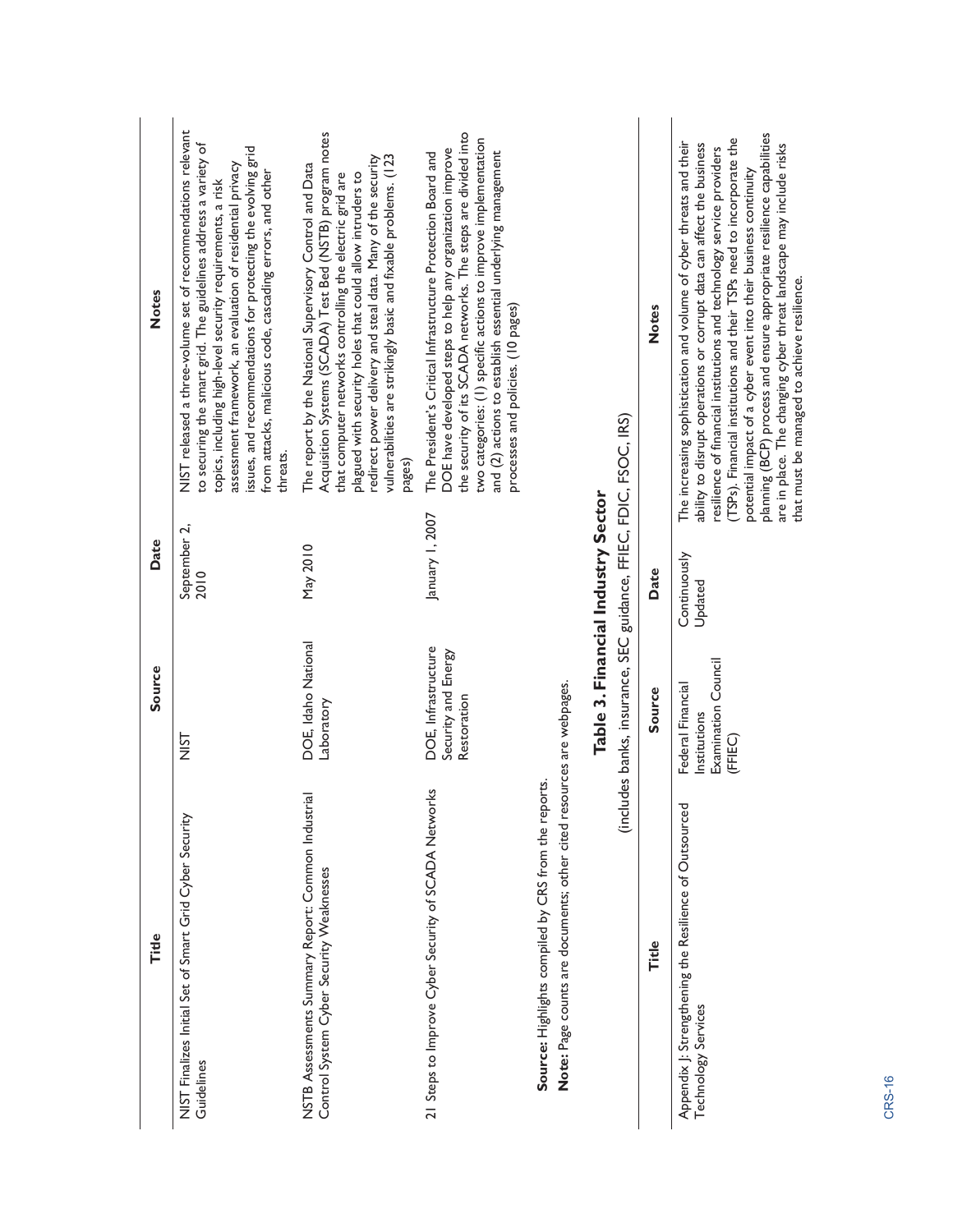| Title                                                            | Source                                                               | Date                    | <b>Notes</b>                                                                                                                                                                                                                                                                                                                                                                                                                                                                                                                                                                                                                                                                                                                                                              |
|------------------------------------------------------------------|----------------------------------------------------------------------|-------------------------|---------------------------------------------------------------------------------------------------------------------------------------------------------------------------------------------------------------------------------------------------------------------------------------------------------------------------------------------------------------------------------------------------------------------------------------------------------------------------------------------------------------------------------------------------------------------------------------------------------------------------------------------------------------------------------------------------------------------------------------------------------------------------|
| ICBA Data Breach Toolkit                                         | Community Bankers<br>of America (ICBA)<br>Independent                | Continuously<br>Updated | customers and the media within 24 hours of a data compromise. The<br>ollowing a data breach and customizable template materials, such as<br>cardholder letters, statement inserts, FAQs, and media statements.<br>guide gives community banks the means to communicate with card<br>toolkit to community banks. The comprehensive communications<br>ICBA and Visa have teamed up to bring a special communications<br>toolkit includes a brochure on communications best practices                                                                                                                                                                                                                                                                                        |
| Cyber-Related Sanctions Regulations                              | Treasury Department<br>Office of Foreign<br>Assets Control<br>(OFAC) | December 31,<br>2015    | Malicious Cyber-Enabled Activities," April 1, 2015. OFAC intends to<br>supplement part 578 with a more comprehensive set of regulations,<br>and additional general licenses and statements of licensing policy. (8<br>OFAC is issuing regulations to implement Executive Order 13694,<br>which may include additional interpretive and definitional guidance<br>"Blocking the Property of Certain Persons Engaging in Significant<br>pages)                                                                                                                                                                                                                                                                                                                               |
| Transfer Agent Regulations                                       | Exchange Commission<br>Securities and<br>(SEC)                       | December 31,<br>2015    | Transfer agents are subject to many of the same risks of data system<br>Commission. Given the highly-dependent, interconnected nature of<br>National C&S System, as well as the prevalence of electronic book-<br>the U.S. capital markets and financial infrastructure, including the<br>breach or failure that other market participants face." (58 pages)<br>See Part E. Cybersecurity, Information Technology, and Related<br>Commission-regulated entities are of particular concern to the<br>significant interest in addressing the substantial risks of market<br>entry securities holdings in that system, the Commission has a<br>disruptions and investor harm posed by cybersecurity issues.<br>Issues. "Cybersecurity risks faced by the capital markets and |
| System Safeguards Testing Requirements                           | Trading Commission<br>Commodity Futures<br>(CFTC)                    | December 23,<br>2015    | to system safeguards risk analysis, oversight, and cybersecurity testing<br>repositories by (1) enhancing and clarifying existing provisions related<br>The CFTC is amending its system safeguards rules for designated<br>and (2) adding new provisions concerning certain aspects of<br>contract markets, swap execution facilities, and swap data<br>cybersecurity testing. (53 pages)                                                                                                                                                                                                                                                                                                                                                                                 |
| FFIEC Releases Statement on Cyber Attacks Involving<br>Extortion | FFIEC                                                                | November 3,<br>2015     | FFIEC released a statement describing steps financial institutions can<br>take to respond to cyberattacks involving extortion. The statement<br>highlights resources institutions can use to mitigate the risks posed<br>by such attacks. (3 pages)                                                                                                                                                                                                                                                                                                                                                                                                                                                                                                                       |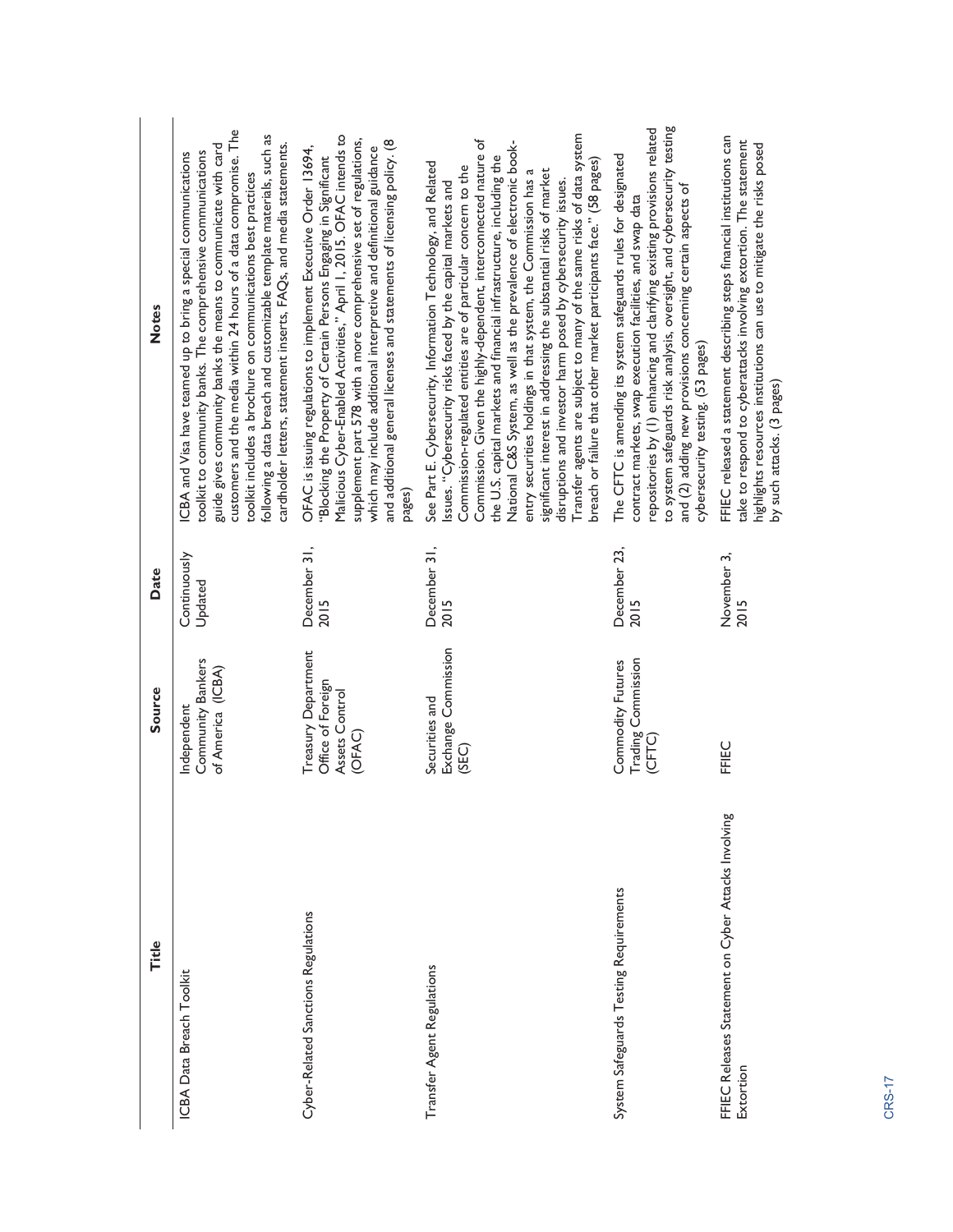| <b>Notes</b><br>Date<br>Source | The report's objectives include examining (1) how regulators oversee<br>sharing. GAO recommended that Congress consider granting NCUA<br>efforts by agencies to share cyber threat information. GAO collected<br>and analyzed cyber security studies from private-sector sources and<br>institutions' efforts to mitigate cyber threats, and (2) sources of and<br>analyze data on trends in IT examination findings across institutions.<br>forums with more than 50 members of financial institution industry<br>authority to examine third-party technology service providers for<br>associations who provided opinions on cyber threat information<br>credit unions and regulators explore ways to better collect and<br>regulator, institution size, and risk level). GAO also held three<br>reviewed materials from selected IT examinations (based on<br>(73 pages)<br>July 2, 2015<br><b>OAG</b> | Under the Dodd-Frank Act, FSOC must report annually to Congress<br>address heightened risk management and supervisory attention to<br>operational risks, including cybersecurity and infrastructure. (150<br>financial stability of the United States. FSOC's recommendations<br>regulatory developments and potential emerging threats to the<br>on a range of issues, including significant financial market and<br>pages)<br>April 25, 2015<br>Oversight Council<br>Financial Stability<br>(FSOC) | NIST is canvassing for technologies the financial-services sector could<br>unified "comprehensive identity and access management system" that<br>agency's National Cybersecurity Center of Excellence ongoing work,<br>the goal is for the center to review technologies that can create a<br>will streamline the task of multiple applications and automatically<br>use to unify disparate computer logon systems. As part of the<br>monitor activity. (3 pages)<br>April 3, 2015<br><b>SIN</b> | recommends that advisors and funds conduct periodic assessments,<br>The SEC's Division of Investment Management guidance states that<br>cyberattack risks violating federal securities laws. The guidance<br>an investment fund that cannot repay shareholders because of<br>have a cybersecurity strategy, and have written policies and<br>procedures to mitigate cyberattacks. (6 pages)<br>April 2015<br><b>SEC</b> |
|--------------------------------|----------------------------------------------------------------------------------------------------------------------------------------------------------------------------------------------------------------------------------------------------------------------------------------------------------------------------------------------------------------------------------------------------------------------------------------------------------------------------------------------------------------------------------------------------------------------------------------------------------------------------------------------------------------------------------------------------------------------------------------------------------------------------------------------------------------------------------------------------------------------------------------------------------|------------------------------------------------------------------------------------------------------------------------------------------------------------------------------------------------------------------------------------------------------------------------------------------------------------------------------------------------------------------------------------------------------------------------------------------------------------------------------------------------------|--------------------------------------------------------------------------------------------------------------------------------------------------------------------------------------------------------------------------------------------------------------------------------------------------------------------------------------------------------------------------------------------------------------------------------------------------------------------------------------------------|-------------------------------------------------------------------------------------------------------------------------------------------------------------------------------------------------------------------------------------------------------------------------------------------------------------------------------------------------------------------------------------------------------------------------|
| Title                          | Need Better Data Analytics and Depository Institutions<br>Cybersecurity: Bank and Other Depository Regulators<br>Want More Usable Threat Information                                                                                                                                                                                                                                                                                                                                                                                                                                                                                                                                                                                                                                                                                                                                                     | 2015 Annual Report                                                                                                                                                                                                                                                                                                                                                                                                                                                                                   | Rights Management Use Case for the Financial Services<br>National Cybersecurity Center of Excellence Access<br>Sector                                                                                                                                                                                                                                                                                                                                                                            | Cybersecurity Guidance                                                                                                                                                                                                                                                                                                                                                                                                  |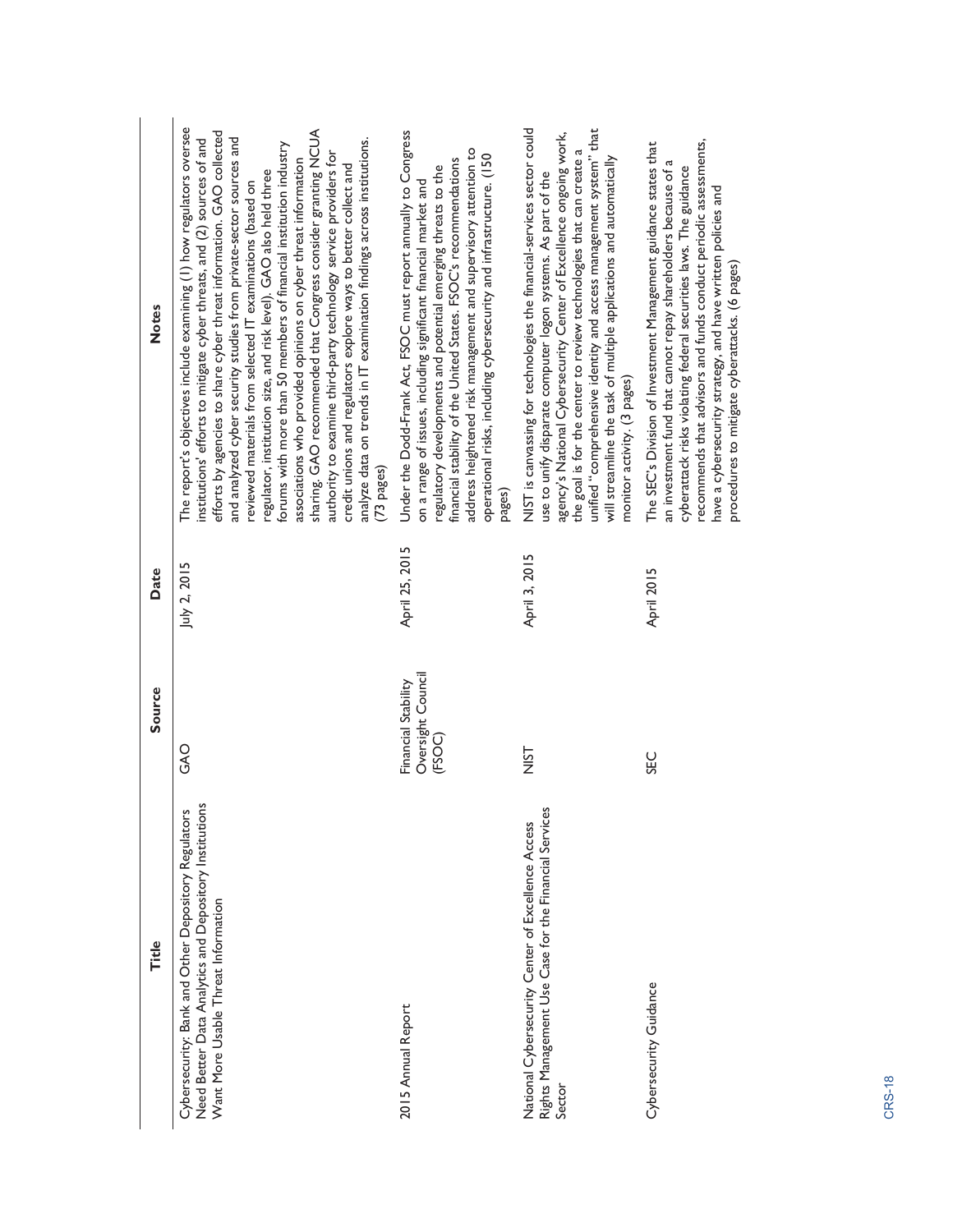| Title                                                                                 | <b>Source</b>                                                            | Date                  | <b>Notes</b>                                                                                                                                                                                                                                                                                                                                                                                                                                                                                                                                                                                                               |
|---------------------------------------------------------------------------------------|--------------------------------------------------------------------------|-----------------------|----------------------------------------------------------------------------------------------------------------------------------------------------------------------------------------------------------------------------------------------------------------------------------------------------------------------------------------------------------------------------------------------------------------------------------------------------------------------------------------------------------------------------------------------------------------------------------------------------------------------------|
| Cybersecurity Examination Sweep Summary                                               | 550                                                                      | February 3,<br>2015   | addition, although 84% of broker-dealers applied risk assessments to<br>broker-dealers and investment advisers initiated in April 2014. More<br>information security policies, with most of brokerages and just over<br>brokerages and one-fifth of advisers include written policies about<br>The SEC published findings from an assessment of more than 100<br>responsibilities for client loss in the event of a cyber incident. In<br>half of advisers conducting audits. But less than one-third of<br>than 90% of broker firms and 80% of advisers had written<br>their vendors, only 32% of advisers did. (7 pages) |
| Annual Assessment of the Internal Revenue Service's<br>Information Technology Program | Treasury Inspector<br>General for Tax<br>Department of<br>Administration | September 30,<br>2014 | reliably process insurers' and drug companies' reports electronically.<br>Act. The security control weaknesses could affect the IRS's ability to<br>Revenue Service's (IRS's) systems that support the Affordable Care<br>The report identifies a list of security weaknesses in the Internal<br>$(45$ pages)                                                                                                                                                                                                                                                                                                              |
| Third-Party Security Assurance Information Supplement                                 | Security Standards<br>Payment Card<br>Industry (PCI)<br>Council          | August 7, 2014        | practical recommendations on how to conduct due diligence and risk<br>that process credit card payment information. The guidance includes<br>The PCI Security Standards Council has created guidelines meant to<br>help banks and merchants mitigate the risks posed by third parties<br>assessment when engaging third-party service providers to help<br>organizations understand the services provided.                                                                                                                                                                                                                 |
| OCIE Cybersecurity Initiative                                                         | <b>CHC</b>                                                               | April 15, 2014        | associated with remote customer access and funds transfer requests;<br>(OCIE) will be conducting examinations of more than 50 registered<br>broker-dealers and registered investment advisers, focusing on the<br>entity's cybersecurity governance; identification and assessment of<br>risks associated with vendors and other third parties; detection of<br>cybersecurity risks; protection of networks and information; risks<br>unauthorized activity; and experiences with certain cybersecurity<br>The SEC's Office of Compliance Inspections and Examinations<br>threats. (9 pages)                               |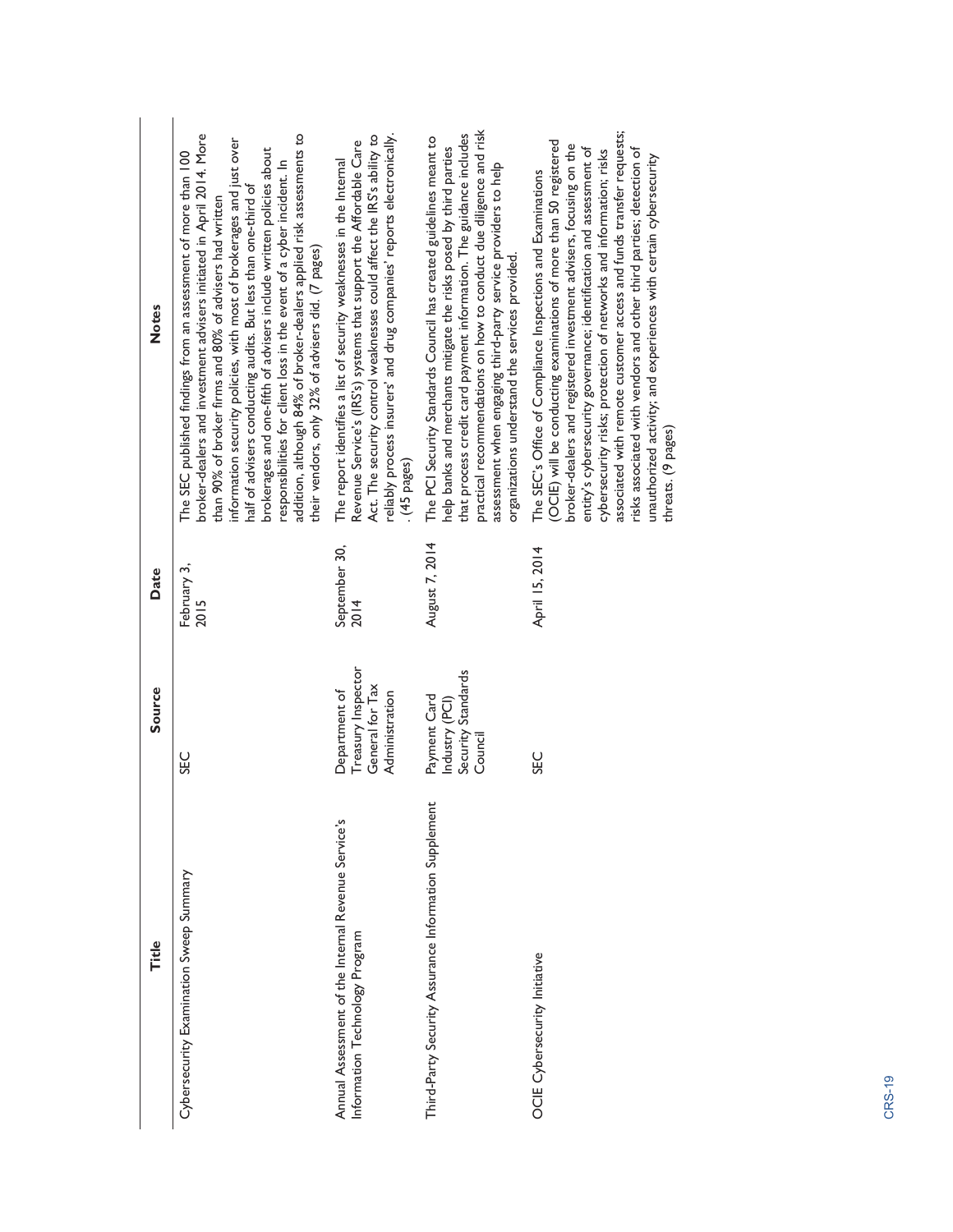| Title                                                                                                                                                                    | Source                                                              | Date                 | <b>Notes</b>                                                                                                                                                                                                                                                                                                                                                                                                                                                                                                                               |
|--------------------------------------------------------------------------------------------------------------------------------------------------------------------------|---------------------------------------------------------------------|----------------------|--------------------------------------------------------------------------------------------------------------------------------------------------------------------------------------------------------------------------------------------------------------------------------------------------------------------------------------------------------------------------------------------------------------------------------------------------------------------------------------------------------------------------------------------|
| Self-Regulatory Organizations; Chicago Board Options<br>Proposed Rule Change Relating to Multi-Class Spread<br>Exchange, Incorporated; Notice of Withdrawal of<br>Orders | <b>SEC</b>                                                          | February 24,<br>2014 | Financial Industry Regulatory Authority's (FINRA's) arbitration codes<br>and financial account numbers, are redacted to include only the last<br>documents that parties exchange with each other or submit to the<br>four digits of the number. The proposed amendments would apply<br>to ensure that parties' private information, such as Social Security<br>The SEC solicited comments on proposed amendments to the<br>only to documents filed with FINRA. They would not apply to<br>arbitrators at a hearing on the merits. (1 page) |
| Cybersecurity Exercise: Quantum Dawn 2                                                                                                                                   | Securities Industry and<br>Association (SIFMA)<br>Financial Markets | October 21,<br>2013  | response, resolution, and coordination processes for the financial<br>services sector and the individual member firms to a street-wide<br>Quantum Dawn 2 is a cybersecurity exercise to test incident<br>cyberattack.                                                                                                                                                                                                                                                                                                                      |
| FFIEC Forms Cybersecurity and Critical Infrastructure<br>Working Group                                                                                                   | FFIEC                                                               | June 6, 2013         | FFIEC formed a working group to further promote coordination<br>across federal and state banking regulatory agencies on critical<br>infrastructure and cybersecurity issues. (2 pages)                                                                                                                                                                                                                                                                                                                                                     |
| Regulation Systems Compliance and Integrity                                                                                                                              | <b>CEC</b>                                                          | March 25,<br>2013    | The SEC examined the exposure of stock exchanges, brokerages, and<br>surveyed globally in 2012 said they had experienced a cyberattack,<br>other Wall Street firms to cyberattacks. The proposed rule asked<br>whether stock exchanges should be required to inform members<br>and 67% of U.S. exchanges said hackers tried to penetrate their<br>about breaches of critical systems. More than half of exchanges<br>systems. (104 pages)                                                                                                  |
| Cybersecurity: CF Disclosure Guidance: Topic No. 2                                                                                                                       | <b>SEC</b>                                                          | October 13,<br>2011  | risks and cyber incidents." It is not a rule, regulation, or statement of<br>the SEC, and the commission has neither approved nor disapproved<br>Finance regarding "disclosure obligations relating to cybersecurity<br>The guidance presents the views of the Division of Corporation<br>its content.                                                                                                                                                                                                                                     |
| Partnership for Cybersecurity Innovation                                                                                                                                 | White House Office<br>Technology Policy<br>of Science and           | December 6,<br>2010  | innovations that support the nation's critical infrastructures. (4 pages)<br>understanding signed by DOC's NIST, DHS's Science and Technology<br>Coordinating Council (FSSCC). The goal of the agreement was to<br>speed up the commercialization of cybersecurity research<br>Directorate (DHS/S&T), and the Financial Services Sector<br>The Obama Administration released a memorandum of                                                                                                                                               |
| Note: Page counts are documents; other cited resources are webpages.<br>Source: Highlights compiled by CRS from the reports                                              |                                                                     |                      |                                                                                                                                                                                                                                                                                                                                                                                                                                                                                                                                            |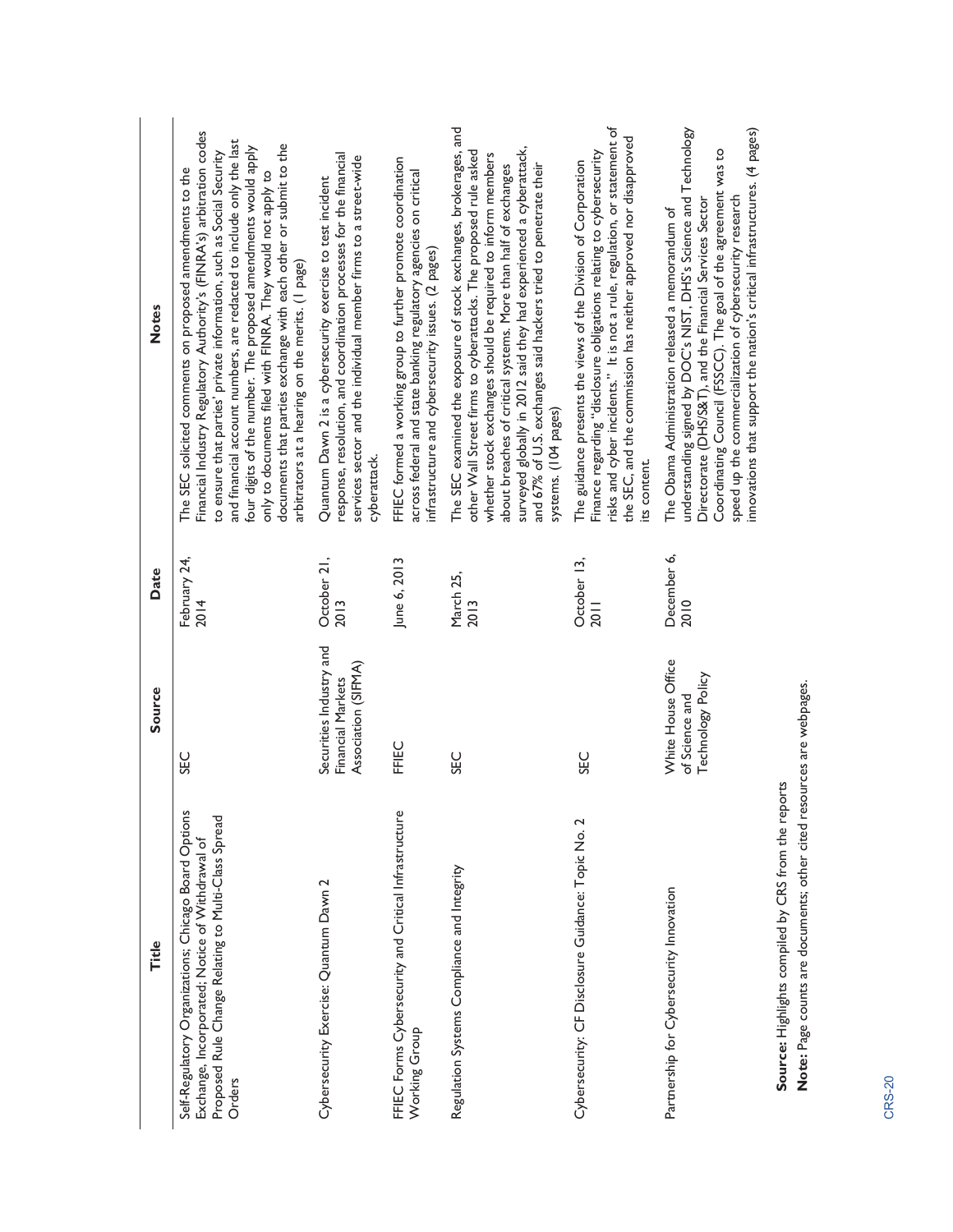|                        |                                                                        | <b>Notes</b>  | cases that optical character recognition (OCR) has investigated and<br>closed, as well as the names of private practice providers that have<br>As required by Section 13402(e)(4) of the HITECH Act (P.L. 111-<br>These breaches are now posted in a new, more accessible format<br>reported breaches of unsecured protected health information to<br>Additionally, the new format includes brief summaries of breach<br>5), the HHS Secretary must post a list of breaches of unsecured<br>protected health information affecting 500 or more individuals.<br>that allows users to search and sort the posted breaches.<br>the Secretary. | companies to address cybersecurity challenges identified under the<br>sector. The notice is the initial step for the National Cybersecurity<br>expertise to support and demonstrate security platforms for the<br>Center of Excellence (NCCoE) in collaborating with technology<br>Wireless Medical Infusion Pumps use case for the health care<br>NIST invites organizations to provide products and technical<br>Health Care Sector program. (3 pages) | cybersecurity vulnerabilities and exploits that may compromise the<br>essential clinical performance of a device and present a reasonable<br>updates or patches," for which the FDA does not require advance<br>notification or reporting under 21 CFR 806. For a small subset of<br>vulnerabilities and exploits are considered "cybersecurity routine<br>probability of serious adverse health consequences or death, the<br>address cybersecurity vulnerabilities and exploits as part of their<br>postmarket management of medical devices. For the majority of<br>The guidance clarifies FDA's postmarket recommendations and<br>FDA would require medical device manufacturers to notify the<br>cases, actions taken by manufacturers to address cybersecurity<br>emphasizes that manufacturers should monitor, identify, and<br>Agency. (25 pages) |
|------------------------|------------------------------------------------------------------------|---------------|--------------------------------------------------------------------------------------------------------------------------------------------------------------------------------------------------------------------------------------------------------------------------------------------------------------------------------------------------------------------------------------------------------------------------------------------------------------------------------------------------------------------------------------------------------------------------------------------------------------------------------------------|----------------------------------------------------------------------------------------------------------------------------------------------------------------------------------------------------------------------------------------------------------------------------------------------------------------------------------------------------------------------------------------------------------------------------------------------------------|-----------------------------------------------------------------------------------------------------------------------------------------------------------------------------------------------------------------------------------------------------------------------------------------------------------------------------------------------------------------------------------------------------------------------------------------------------------------------------------------------------------------------------------------------------------------------------------------------------------------------------------------------------------------------------------------------------------------------------------------------------------------------------------------------------------------------------------------------------------|
| Table 4. Health Sector |                                                                        | Date          | Continuously<br>Updated                                                                                                                                                                                                                                                                                                                                                                                                                                                                                                                                                                                                                    | January 25,<br>2016                                                                                                                                                                                                                                                                                                                                                                                                                                      | January 22,<br>2016                                                                                                                                                                                                                                                                                                                                                                                                                                                                                                                                                                                                                                                                                                                                                                                                                                       |
|                        | (includes Healthcare.gov, health insurance, Medicaid, medical devices) | <b>Source</b> | Health and Human<br>Services (HHS)                                                                                                                                                                                                                                                                                                                                                                                                                                                                                                                                                                                                         | National Institute of<br>Technology (NIST)<br>Standards and                                                                                                                                                                                                                                                                                                                                                                                              | Administration (FDA)<br>Food and Drug                                                                                                                                                                                                                                                                                                                                                                                                                                                                                                                                                                                                                                                                                                                                                                                                                     |
|                        |                                                                        | Title         | HHS Breach Portal: Breaches Affecting 500 or More<br>Individuals                                                                                                                                                                                                                                                                                                                                                                                                                                                                                                                                                                           | NCCoE Wireless Medical Infusion Pumps Use Case for the<br>Health Care Sector                                                                                                                                                                                                                                                                                                                                                                             | Devices: Draft Guidance for Industry and Food and Drug<br>Postmarket Management of Cybersecurity in Medical<br>Administration Staff                                                                                                                                                                                                                                                                                                                                                                                                                                                                                                                                                                                                                                                                                                                       |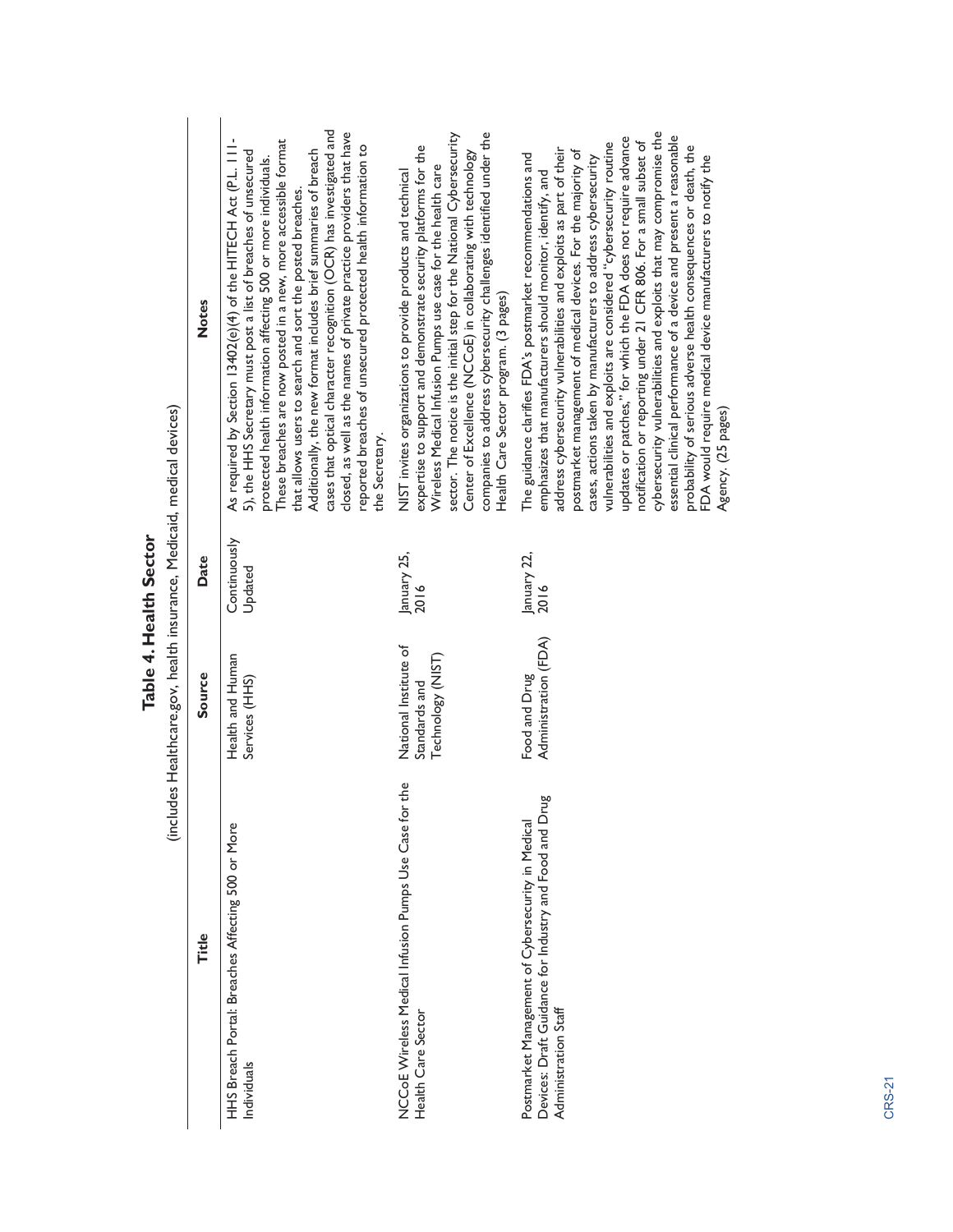| Title                                                                                                                        | Source            | Date                  | <b>Notes</b>                                                                                                                                                                                                                                                                                                                                                                                                                                                                                                      |
|------------------------------------------------------------------------------------------------------------------------------|-------------------|-----------------------|-------------------------------------------------------------------------------------------------------------------------------------------------------------------------------------------------------------------------------------------------------------------------------------------------------------------------------------------------------------------------------------------------------------------------------------------------------------------------------------------------------------------|
| 2015 Protected Health Information Data Breach Report<br>(PHIDBR)                                                             | Verizon           | December 15,<br>2015  | The study shed light on the problem of medical data loss-how it is<br>Reportedly, 90% of industries have experienced a PHI breach. Since<br>2009, half of the U.S. population has been affected by PHI breaches.<br>disclosed, who is causing it, and what can be done to combat it.<br>$(34$ pages)                                                                                                                                                                                                              |
| Fifth Annual Benchmark Study on Privacy and Security of<br>Healthcare Data                                                   | Ponemon Institute | May 2015              | address new threats and lack adequate resources to protect patient<br>compared with replacing lost laptops as the leading threat five years<br>increasingly go after medical records. Criminal attacks are up 125%<br>costing the U.S. health care system \$6 billion a year as organized<br>Reportedly a rise in cyberattacks against doctors and hospitals is<br>ago. The study also found most organizations are unprepared to<br>criminals who once targeted retailers and financial firms<br>data. (7 pages) |
| Content of Premarket Submissions for Management of<br>Cybersecurity in Medical Devices                                       | FDA               | October 1,<br>2014    | activities: identify, protect, detect, respond, and recover. (9 pages)<br>instructs manufactures to consider following the core functions of<br>manufactures to "develop a set of cybersecurity controls." It also<br>the NIST cybersecurity framework, a model for cybersecurity<br>The guidance, first issued as a draft in June 2013, instructs                                                                                                                                                                |
| Healthcare Cybersecurity; Public Workshop; Request for<br>Collaborative Approaches for Medical Device and<br>Comments        | FDA               | September 23,<br>2014 | In October 2014, the FDA held a public workshop on collaborative<br>(HPH) sector on medical device and health care cybersecurity. The<br>FDA, in collaboration with other stakeholders within the HHS and<br>approaches for medical device and health care cybersecurity. The<br>DHS, seeks broad input from the Healthcare and Public Health<br>workshop's vision was to catalyze collaboration among all HPH<br>stakeholders. (3 pages)                                                                         |
| Content of Premarket Submissions for Management of<br>Cybersecurity in Medical Devices, Notice                               | (FDA              | June 14, 2013         | should consider in preparing premarket submissions for medical<br>The guidance identifies cybersecurity issues that manufacturers<br>devices to maintain information confidentiality, integrity, and<br>availability. (1 page)                                                                                                                                                                                                                                                                                    |
| Note: Page counts are documents; other cited resources are webpages.<br>Source: Highlights compiled by CRS from the reports. |                   |                       |                                                                                                                                                                                                                                                                                                                                                                                                                                                                                                                   |
|                                                                                                                              |                   |                       |                                                                                                                                                                                                                                                                                                                                                                                                                                                                                                                   |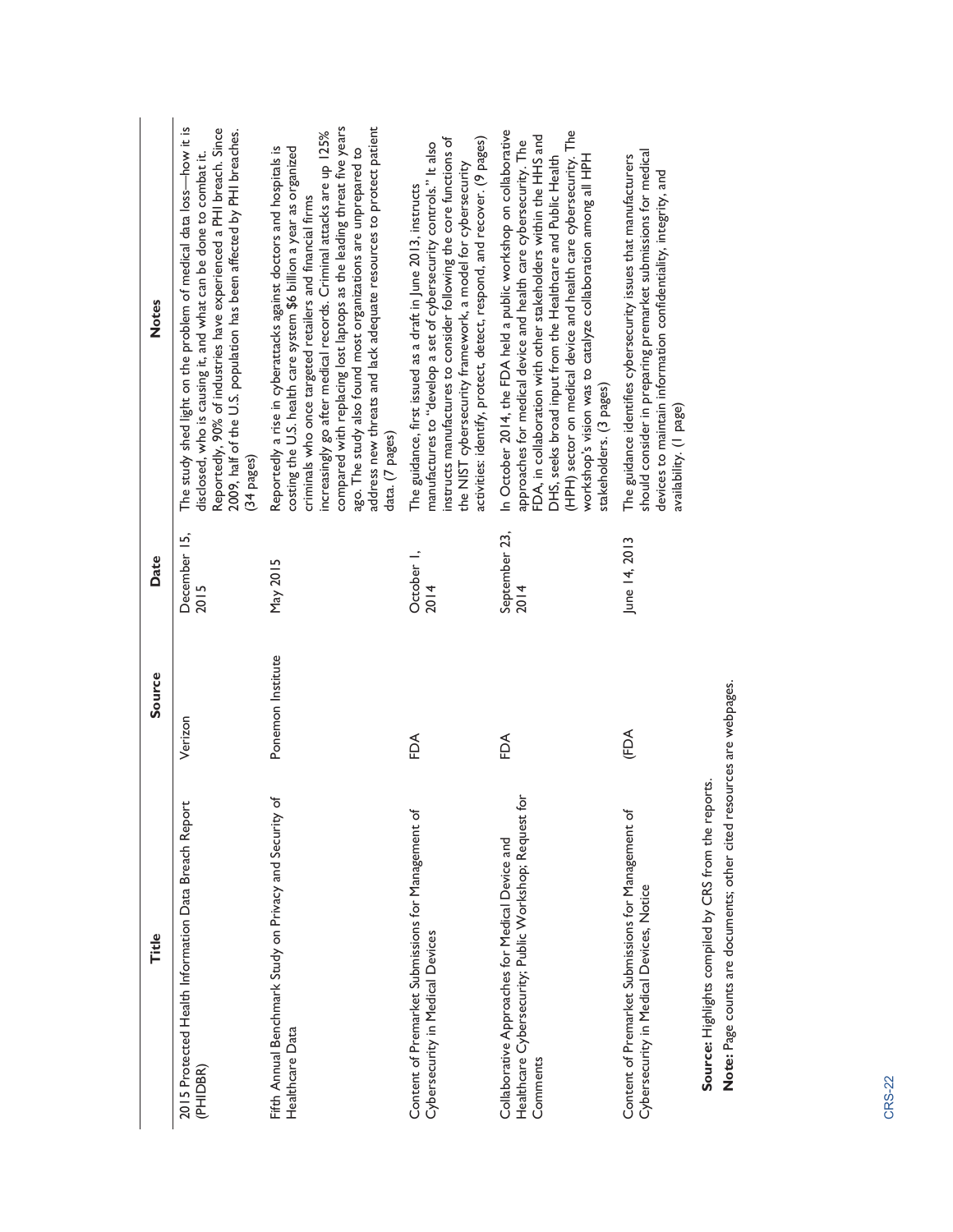| Internet service providers, GPS, undersea cables, public safety broadband network) | <b>Notes</b> | The CSRIC mission is to provide recommendations to the FCC to<br>ensure optimal security and reliability of communications systems,<br>including telecommunications, media, and public safety | FirstNet is requesting feedback from stakeholders, including states,<br>nationwide public safety broadband network (NPSBN). (3 pages)<br>participants, on Appendix C-10 NPSBN Cyber Security that will<br>inform the development of the cybersecurity portions of the<br>tribes, territories, public safety stakeholders, and market | interoperability of communications systems and infrastructure. The<br>recommendations to the FCC regarding best practices and actions<br>CSRIC approved a report that identifies best practices, provides a<br>the commission can take to help ensure security, reliability, and<br>companies of different sizes and types to manage cybersecurity<br>variety of important tools and resources for communications<br>The CSRIC is a federal advisory committee that provides<br>risks, and recommends a path forward. (415 pages) | devices that must be managed and kept secure. (Free registration<br>organizations are not keeping pace with the growing number of<br>Mobile devices are quickly becoming an integral tool for the<br>workforce, but the security practices and budgets in most<br>required.) (30 pages) | injury, or death and may damage WEA credibility to the extent that<br>Successful attacks may result in property destruction, financial loss,<br>The WEA service depends on computer systems and networks to<br>users ignore future alerts or disable alerting. The report describes<br>a four-stage cybersecurity risk management (CSRM) strategy that<br>convey potentially life-saving information to the public in a timely<br>alert originators can use throughout WEA adoption, operations,<br>unauthorized alerts or to delay, modify, or destroy valid alerts.<br>susceptible to risks that may enable attackers to disseminate<br>and sustainment, as well as a set of governance activities for<br>manner. However, like other cyber-enabled services, it is<br>developing a plan to execute the CSRM. (183 pages) |
|------------------------------------------------------------------------------------|--------------|-----------------------------------------------------------------------------------------------------------------------------------------------------------------------------------------------|--------------------------------------------------------------------------------------------------------------------------------------------------------------------------------------------------------------------------------------------------------------------------------------------------------------------------------------|-----------------------------------------------------------------------------------------------------------------------------------------------------------------------------------------------------------------------------------------------------------------------------------------------------------------------------------------------------------------------------------------------------------------------------------------------------------------------------------------------------------------------------------|-----------------------------------------------------------------------------------------------------------------------------------------------------------------------------------------------------------------------------------------------------------------------------------------|-----------------------------------------------------------------------------------------------------------------------------------------------------------------------------------------------------------------------------------------------------------------------------------------------------------------------------------------------------------------------------------------------------------------------------------------------------------------------------------------------------------------------------------------------------------------------------------------------------------------------------------------------------------------------------------------------------------------------------------------------------------------------------------------------------------------------------|
|                                                                                    | Date         | Continuously<br>Updated                                                                                                                                                                       | October 5,<br>2015                                                                                                                                                                                                                                                                                                                   | March 18,<br>2015                                                                                                                                                                                                                                                                                                                                                                                                                                                                                                                 | August 2014                                                                                                                                                                                                                                                                             | March 2014                                                                                                                                                                                                                                                                                                                                                                                                                                                                                                                                                                                                                                                                                                                                                                                                                  |
|                                                                                    | Source       | Commission (FCC)<br>Communications<br>Federal                                                                                                                                                 | Administration, NTIA)<br>Telecommunications<br>FirstNet (National<br>and Information                                                                                                                                                                                                                                                 | FCC, CSRIC                                                                                                                                                                                                                                                                                                                                                                                                                                                                                                                        | Ponemon Institute<br>and Raytheon                                                                                                                                                                                                                                                       | Software Institute<br>Mellon/Pittsburgh<br>Carnegie                                                                                                                                                                                                                                                                                                                                                                                                                                                                                                                                                                                                                                                                                                                                                                         |
| (includes wired, wireless,                                                         | Title        | The Communications Security, Reliability and<br>Interoperability Council (CSRIC)                                                                                                              | FirstNet's Nationwide Public Safety Broadband Network<br>(NPSBN)                                                                                                                                                                                                                                                                     | Cybersecurity Risk Management and Best Practices (WG4):<br>Cybersecurity Framework for the Communications Sector                                                                                                                                                                                                                                                                                                                                                                                                                  | Security in the New Mobile Ecosystem                                                                                                                                                                                                                                                    | Wireless Emergency Alerts (WEA) Cybersecurity Risk<br>Management Strategy for Alert Originators                                                                                                                                                                                                                                                                                                                                                                                                                                                                                                                                                                                                                                                                                                                             |

Table 5. Telecommunications and Communications Sector **Table 5. Telecommunications and Communications Sector**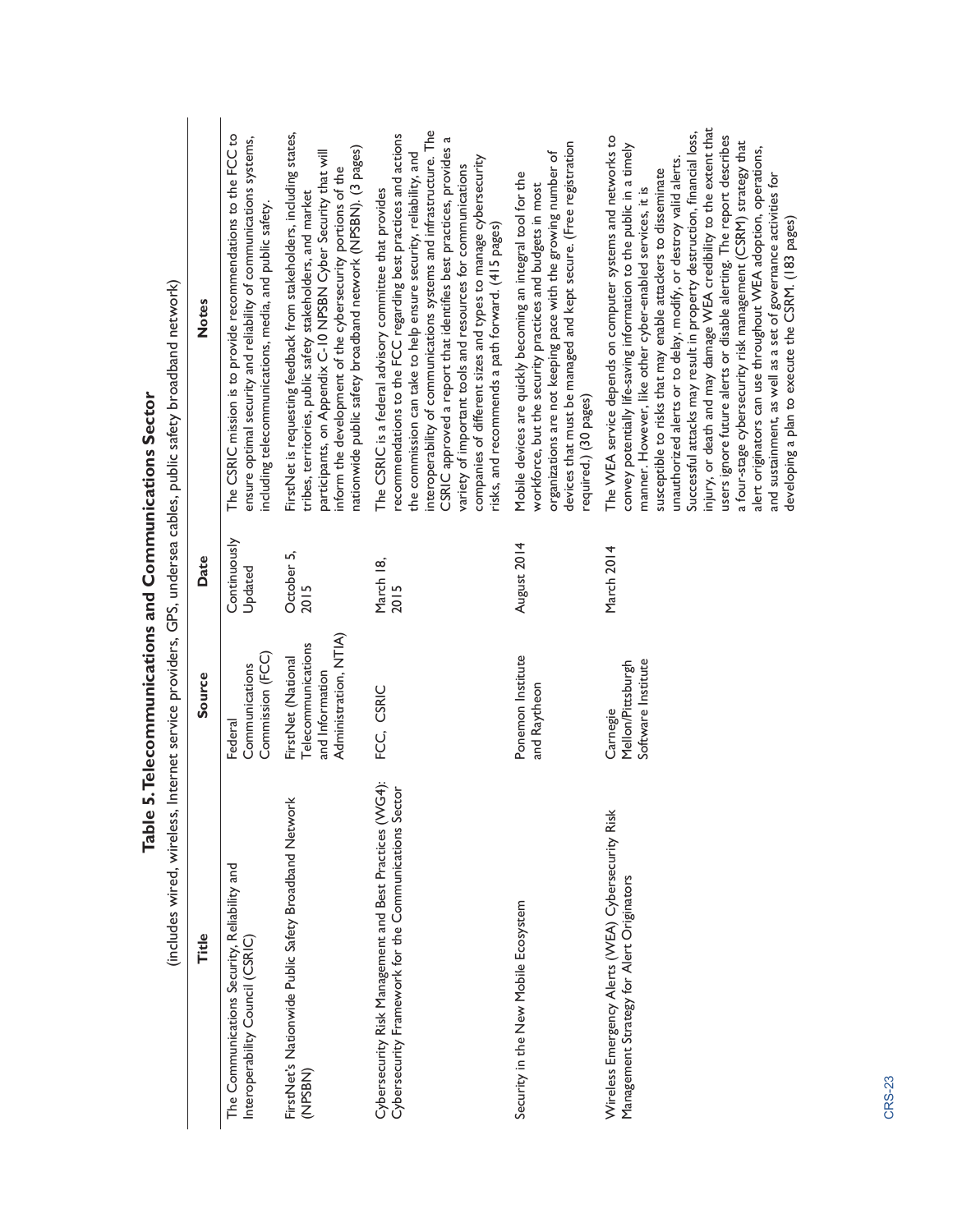| Title                                                                                                                                           | <b>Source</b>                                                                                                                              | Date           | <b>Notes</b>                                                                                                                                                                                                                                                                                                                                                                                                                                                                                                                                                                                                                                    |
|-------------------------------------------------------------------------------------------------------------------------------------------------|--------------------------------------------------------------------------------------------------------------------------------------------|----------------|-------------------------------------------------------------------------------------------------------------------------------------------------------------------------------------------------------------------------------------------------------------------------------------------------------------------------------------------------------------------------------------------------------------------------------------------------------------------------------------------------------------------------------------------------------------------------------------------------------------------------------------------------|
| Mobile Security Reference Architecture                                                                                                          | Federal CIO Council<br>and DHS                                                                                                             | May 23, 2013   | mobile solutions through their enterprise architectures. It provides<br>in-depth reference architecture for mobile computing. (103 pages)<br>The document guides agencies in the secure implementation of                                                                                                                                                                                                                                                                                                                                                                                                                                       |
| Telecommunications Networks: Addressing Potential<br>Security Risks of Foreign-Manufactured Equipment                                           | GAO                                                                                                                                        | May 21, 2013   | equipment in commercial communications networks include those<br>additional costs, and constraints on competition, which the federal<br>government would have to take into account if it chose to pursue<br>The federal government began efforts to address the security of<br>networks, they may also create the potential for trade barriers,<br>commercial networks' supply chain. A variety of approaches to<br>taken by foreign governments. Although these approaches are<br>intended to improve supply chain security of communications<br>address the potential risks posed by foreign-manufactured<br>such approaches. (52 pages)      |
| Comments on Incentives to Adopt Improved Cybersecurity<br>Practices                                                                             | National Institute Of<br>Telecommunications<br>Technology (NIST)<br>and the National<br>and Information<br>Administration<br>Standards And | April 29, 2013 | DOC investigated ways to incentivize companies and organizations<br>stakeholders—such as companies, trade associations, academics,<br>department released public comments to the notice of inquiry.<br>to improve their cybersecurity. To better understand what<br>and others-believe would best serve as incentives, the                                                                                                                                                                                                                                                                                                                      |
| $\overline{M}$<br>Version 1.0: Mitigating Maliciously Tainted and Counterfeit<br>Open Trusted Technology Provider Standard (O-TTPS)<br>Products | The Open Group                                                                                                                             | April 2013     | shelf information and communication technology product life cycle,<br>products from entering the supply chain, the first release of the O-<br>TTPS codifies best practices across the entire commercial, off-the-<br>Specifically intended to prevent maliciously tainted and counterfeit<br>organizations to implement best practice requirements and allow<br>trusted technology provider status. (Registration required.) (44<br>including the design, sourcing, building, fulfillment, distribution,<br>all providers, component suppliers, and integrators to obtain<br>sustainment, and disposal phases. The O-TTPS will enable<br>pages) |
| FCC's Plan for Ensuring the Security of<br>Telecommunications Networks                                                                          | FCC                                                                                                                                        | June 3, 2011   | telecommunications infrastructure companies providing equipment<br>Representative Anna Eshoo dated November 2, 2010, regarding<br>FCC Chairman Genachowski's response to a letter from<br>concerns about the implications of foreign-controlled<br>to the U.S. market. (1 page)                                                                                                                                                                                                                                                                                                                                                                 |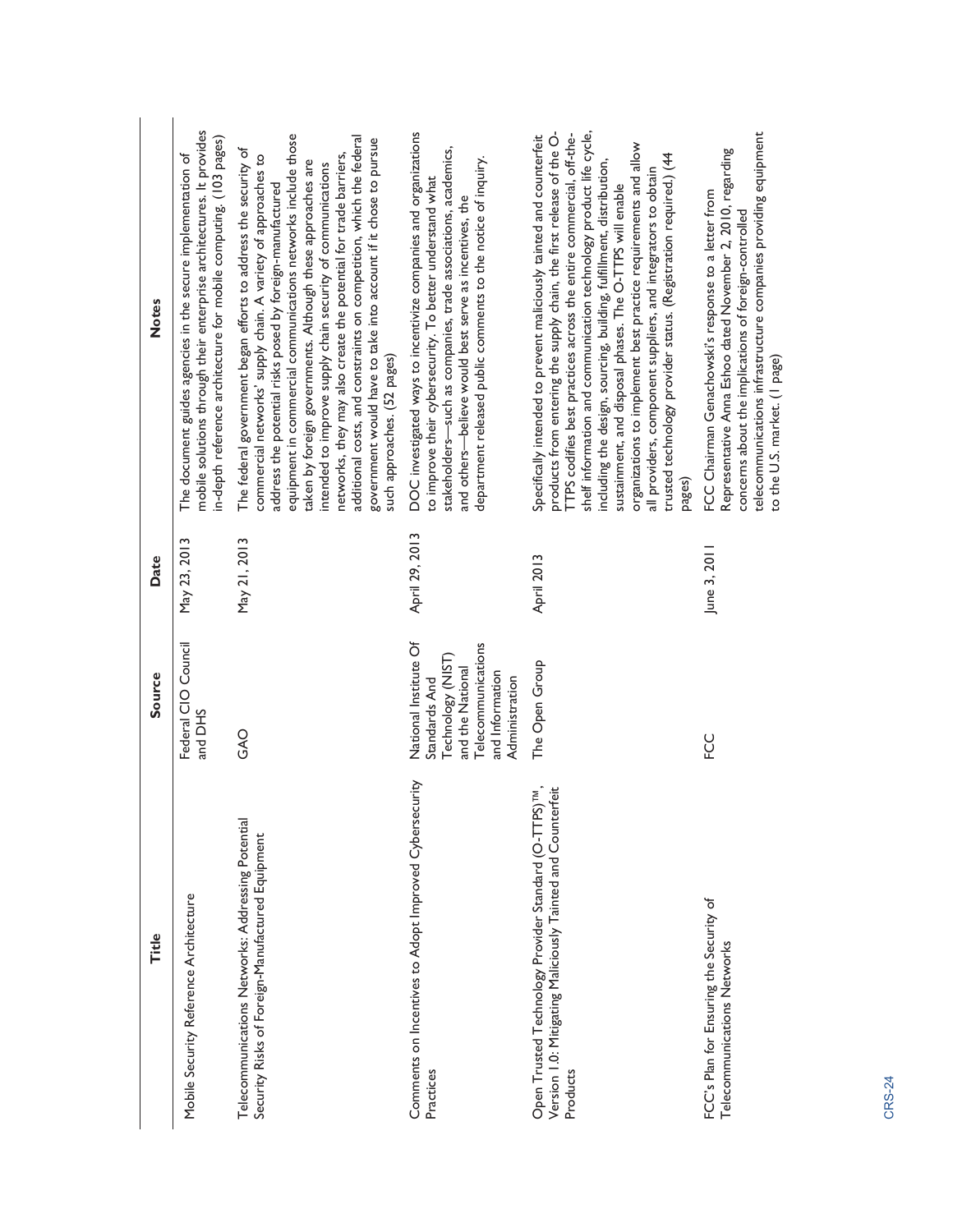| <b>Notes</b><br>Date | Existing government-wide guidelines and oversight efforts do not<br>eading practices and OMB takes steps to improve government-<br>fully address agency implementation of leading wireless security<br>practices. Until agencies take steps to better implement these<br>wide oversight wireless, networks will remain at an increased<br>vulnerability to attack. (50 pages)<br>November 30,<br>2010 | The study submits 12 major recommendations to private-sector,<br>sector-for the purpose of improving the reliability, robustness,<br>resilience, and security of the world's undersea communications<br>government, and other stakeholders-especially the financial<br>cable infrastructure. (186 pages)<br>May 26, 2010 |                                                                                                                              | (includes Coast Guard, air traffic control, ports and maritime, automobiles)<br>Table 6. Transportation | <b>Notes</b><br>Date | Links to regulations, guidelines, advisories & alerts, and news<br>pertaining to maritime cybersecurity.<br>Continuously<br>Updated | to a DOT letter to federal Intellectual Property regulators, who are<br>considering a proposal to allow the public to circumvent copyright<br>ramifications" if their findings are released to the public, according<br>security researchers may not fully appreciate the potential safety<br>DOT "is concerned that there may be circumstances in which<br>protection measures attached to vehicle software. (3 pages)<br>September 9,<br>2015 | The document details how cybersecurity will become an element of<br>Among the concrete objectives is development of formal guidance<br>Maritime Transportation Security Act (P.L. 107-295) enforcement.<br>began in January 2015, when it kicked off a public process that will<br>result in issuance of a Navigation and Vessel Inspection Circular.<br>evaluating cybersecurity vulnerabilities, which the Coast Guard<br>for commercial vessel and waterfront facility operators on<br>June 16, 2015 |
|----------------------|-------------------------------------------------------------------------------------------------------------------------------------------------------------------------------------------------------------------------------------------------------------------------------------------------------------------------------------------------------------------------------------------------------|--------------------------------------------------------------------------------------------------------------------------------------------------------------------------------------------------------------------------------------------------------------------------------------------------------------------------|------------------------------------------------------------------------------------------------------------------------------|---------------------------------------------------------------------------------------------------------|----------------------|-------------------------------------------------------------------------------------------------------------------------------------|-------------------------------------------------------------------------------------------------------------------------------------------------------------------------------------------------------------------------------------------------------------------------------------------------------------------------------------------------------------------------------------------------------------------------------------------------|---------------------------------------------------------------------------------------------------------------------------------------------------------------------------------------------------------------------------------------------------------------------------------------------------------------------------------------------------------------------------------------------------------------------------------------------------------------------------------------------------------|
| Source               | GAO                                                                                                                                                                                                                                                                                                                                                                                                   | Institute of Electrical<br>EastWest Institute<br>Engineers and the<br>and Electronics                                                                                                                                                                                                                                    |                                                                                                                              |                                                                                                         | Source               | Homeport, U.S. Coast<br>Guard                                                                                                       | Transportation (DOT)<br>General Counsel<br>Department of                                                                                                                                                                                                                                                                                                                                                                                        | U.S. Coast Guard                                                                                                                                                                                                                                                                                                                                                                                                                                                                                        |
| Title                | Information Security: Federal Agencies Have Taken Steps to<br>Secure Wireless Networks, but Further Actions Can<br>Mitigate Risk                                                                                                                                                                                                                                                                      | The Reliability of Global Undersea Communications Cable<br>Infrastructure (The ROGUCCI Report)                                                                                                                                                                                                                           | Note: Page counts are documents; other cited resources are webpages.<br>Source: Highlights compiled by CRS from the reports. |                                                                                                         | Title                | Cybersecurity                                                                                                                       | Section 1201 Rulemaking, Proposed Exemptions of<br>Vehicle Software                                                                                                                                                                                                                                                                                                                                                                             | United States Coast Guard Cyber Strategy                                                                                                                                                                                                                                                                                                                                                                                                                                                                |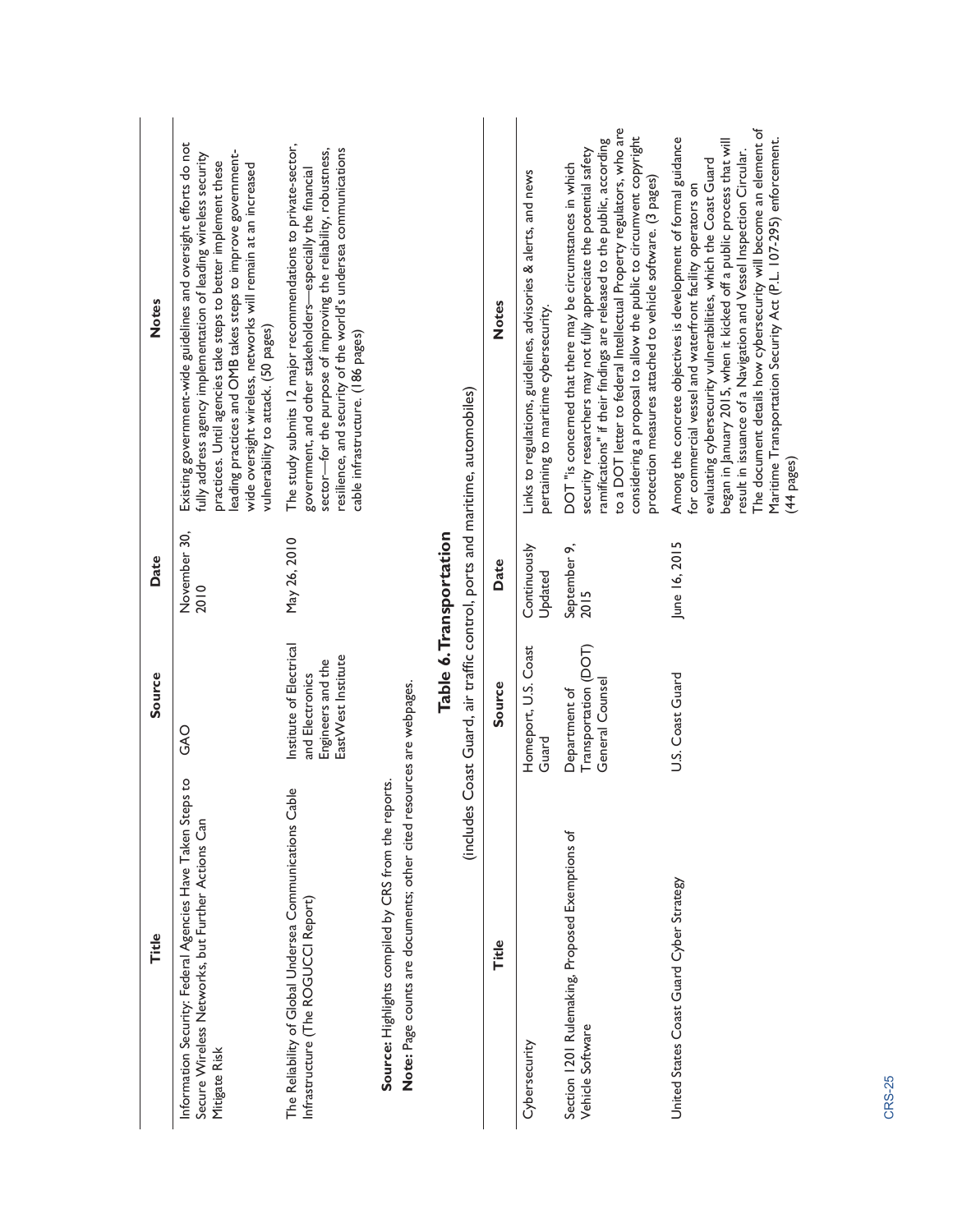| Title                                                                              | Source                                                 | Date                  | <b>Notes</b>                                                                                                                                                                                                                                                                                                                                                                                                                                                                                                                        |
|------------------------------------------------------------------------------------|--------------------------------------------------------|-----------------------|-------------------------------------------------------------------------------------------------------------------------------------------------------------------------------------------------------------------------------------------------------------------------------------------------------------------------------------------------------------------------------------------------------------------------------------------------------------------------------------------------------------------------------------|
| Tracking & Hacking: Security & Privacy Gaps Put<br>American Drivers at Risk        | Sen. Edward Markey                                     | February II,<br>2015  | companies are collecting detailed location data through pre-installed<br>critical systems. Companies' protections on those connections are<br>Nearly all modern vehicles have some sort of wireless connection<br>that could potentially be used by hackers to remotely access their<br>technological systems in cars and often transmitting it insecurely.<br>inconsistent and haphazard" across the industry. In addition to<br>security weaknesses, the survey also found that many auto<br>(14 pages)                           |
| Inquiry into Cyber Intrusions Affecting U.S.<br>Transportation Command Contractors | Senate Armed Services<br>Committee                     | September 17,<br>2014 | requirements and methods for contractors to report breaches and<br>committee found that only two of the intrusions were detected. It<br>also found that officials were unaware due in large part to unclear<br>hackers tried to get into the systems 50 times. The congressional<br>contractors' computer systems 20 times in a single year. Chinese<br>Hackers associated with the Chinese government successfully<br>penetrated the Transportation Command (TRANSCOM)<br>for government agencies to share information. (52 pages) |
| <b>WIB Security Standard Released</b>                                              | Association (WIB)<br>Instrument Users<br>International | November 10,<br>2010  | focusing on cybersecurity best practices for industrial automation<br>international standard that outlines a set of specific requirements<br>The Netherlands-based WIB, an international organization that<br>industry, announced the second version of the Process Control<br>Domain Security Requirements for Vendors document-the first<br>represents global manufacturers in the industrial automation<br>and control systems suppliers.                                                                                        |
| Source: Highlights compiled by CRS from the reports                                |                                                        |                       |                                                                                                                                                                                                                                                                                                                                                                                                                                                                                                                                     |

**Note:** Page counts are documents; other cited resources are webpages.

Note: Page counts are documents; other cited resources are webpages.